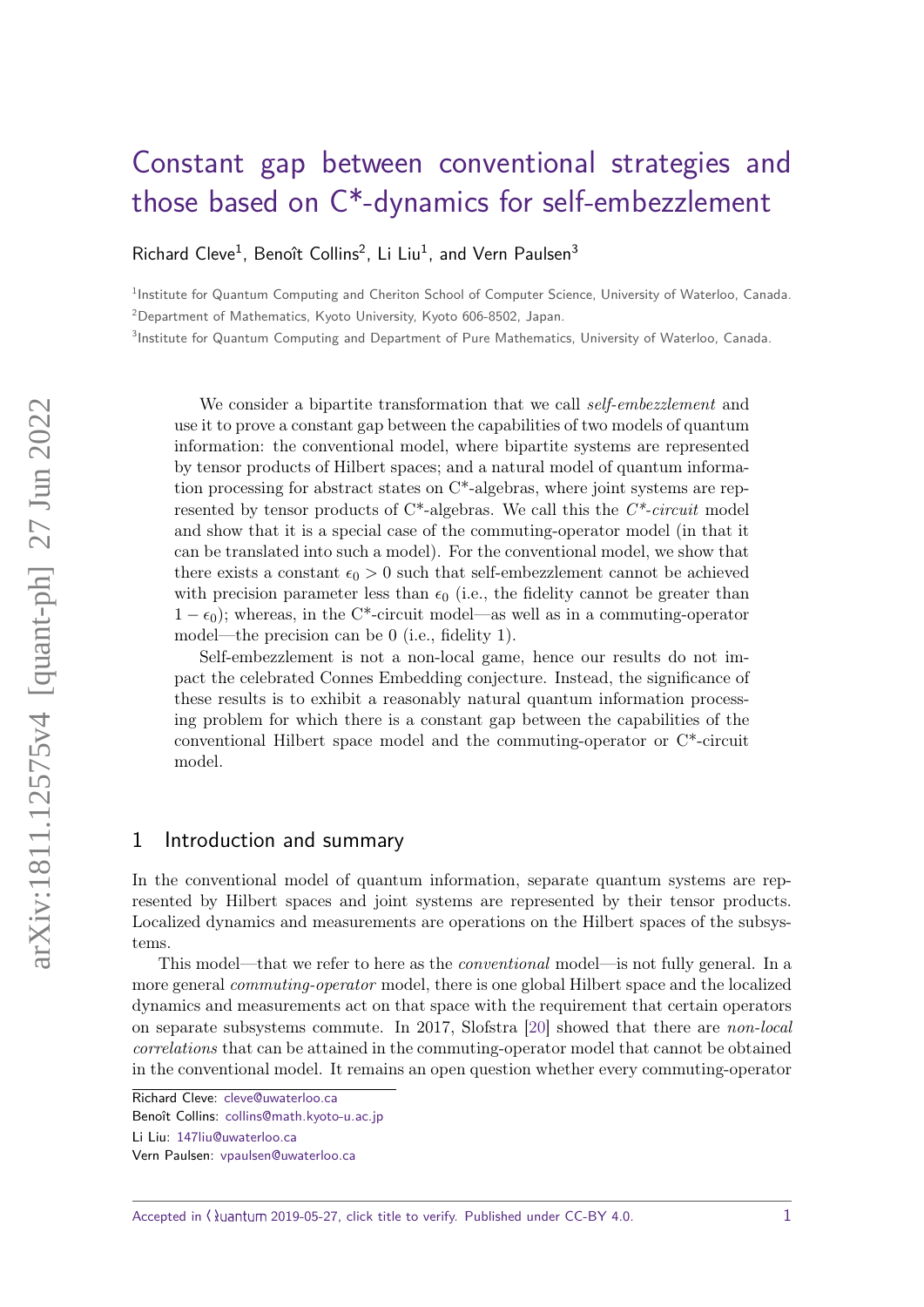correlation can be approximated to arbitrary precision by a conventional correlation. This question is equivalent to that of the celebrated *Connes embedding conjecture* [\[5,](#page-12-0) [8,](#page-12-1) [14\]](#page-13-1).

We consider a broader scenario than non-local correlations, and prove that there is a task that can be performed in the commuting-operator model (as well as a model of quantum information processing for abstract states on C\*-algebras) that has the property that it cannot even be approximated to arbitrary precision in the conventional model.

Our task is a variant of embezzlement, which was introduced by van Dam and Hayden in [\[3\]](#page-12-2). Embezzlement is a mapping where, by local operations, an entangled state  $\psi$  is used catalytically to create some other entangled state  $\phi$  with high fidelity. An  $\epsilon$ -precision embezzlement scheme for state  $\phi$  using catalyst  $\psi$  with precision parameter  $\epsilon$  is a set of local operations that map  $\psi \otimes (0) \otimes (0)$  to  $\psi \otimes \phi$  within fidelity  $1 - \epsilon$ . The case where  $\epsilon = 0$  corresponds to exact embezzlement. In the conventional model, any entangled state *φ* can be embezzled with precision arbitrarily close to 0 but not exactly (even if the Hilbert spaces of the individual systems are allowed to be infinite dimensional and *ψ* has infinite entanglement entropy); however, in a commuting-operator model, states can be embezzled exactly [\[2\]](#page-12-3).

Embezzlement cannot be directly tested experimentally the way non-local correlations can, because the parties can utilize concealed entanglement. Nevertheless, non-local correlations based on the idea of embezzlement have been discovered that can approximated to arbitrary precision  $\epsilon$  in the conventional model, but where the amount of entanglement required is  $\Omega(1/\epsilon)$  [\[7\]](#page-12-4) (see also the earlier related results [\[16,](#page-13-2) [12\]](#page-13-3)).

Our new result concerns a task that we call self-embezzlement and which is remarkable because it can be achieved exactly in the commuting-operator model, whereas it cannot even be approximated to arbitrary precision in the conventional model. In selfembezzlement, a second copy of the catalyst state is embezzled. That is, by local operations, state  $\psi \otimes (0) \otimes (0)$  is mapped to  $\psi \otimes \psi$  within fidelity  $1 - \epsilon$ . Here, we don't have a specific target state; rather, we allow the catalyst to be any pure state that is non-trivially entangled in the sense that it can be used to approximately attain the maximal violation of the CHSH inequality [\[1\]](#page-12-5) (i.e., by a factor of  $\sqrt{2} - \epsilon$ ). Our main results, stated informally, are:

**Theorem 1.1.** *There exists an*  $\epsilon_0 > 0$  *such that, in the conventional model, approximate self-embezzlement to precision*  $\epsilon_0$  *is impossible.* 

#### <span id="page-1-0"></span>**Theorem 1.2.** *In the commuting-operator model, exact self-embezzlement is possible.*

We do not know whether there are non-local correlations based on the idea of selfembezzlement that exhibit a gap between the two models and make no claim of any consequences regarding the Connes conjecture. Instead, the significance of these results is to exhibit a reasonably natural quantum information processing problem for which there is a constant gap between the conventional model and the commuting-operator model. (See [\[13\]](#page-13-4) for another example of a constant-gap separation between the conventional and commuting-operator model—for the task of steering.)

An additional contribution of this work is the proposal and development of a natural model of information processing for abstract states on C\*-algebras, that we call the  $C^*$ -circuit model, where the reversible gates are (suitably localized)  $*$ -automorphisms (see [A](#page-13-5)ppendix A for a brief review of the definitions of  $C^*$ -algebra, abstract state, and ∗-automorphism). In fact, our exact self-embezzlement protocol is expressed in the C\* circuit model and can be converted into a commuting-operator model by applying the GNS Theorem [\[6,](#page-12-6) [19\]](#page-13-6) to a suitable crossed product of our  $C^*$ -algebra. Thus, Theorem [1.2](#page-1-0) is a corollary of: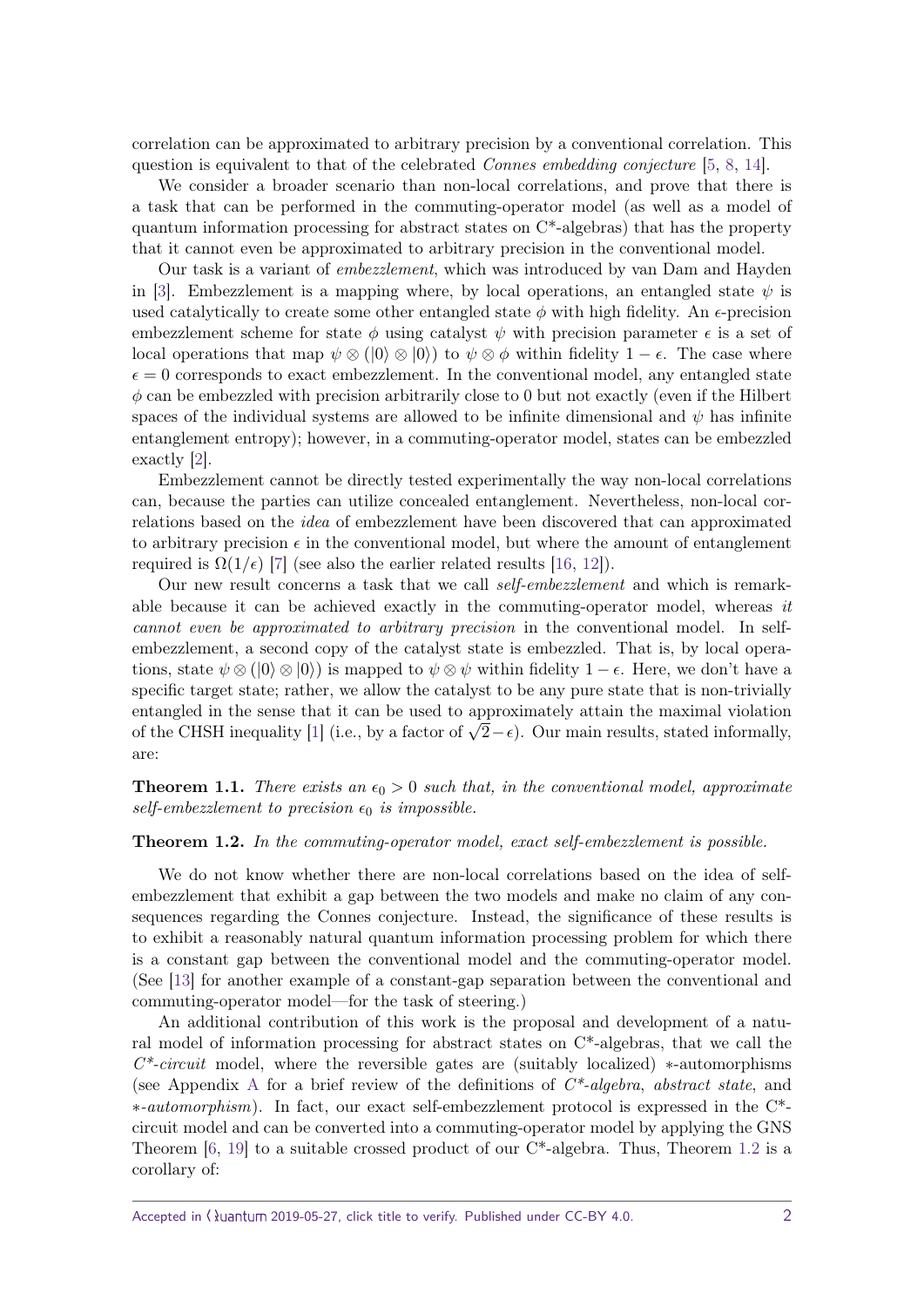<span id="page-2-0"></span>**Theorem 1.3.** *In the C\*-circuit model, exact self-embezzlement is possible.*

Theorem [1.3](#page-2-0) is similar to something pointed out by Keyl *et al.* in [\[11\]](#page-13-7), where they refer to a "maximally entangled state of infinite entanglement" that is said to be (in comment "ME 8" of section 5.A) "unitarily isomorphic to two copies of itself". It is important for this to be with respect to some notion of local operations, and our definition and construction in terms of C\*-circuits is a way of putting this intuition into a rigorous framework.

It is noteworthy that the construction in Theorem [1.3](#page-2-0) uses the so-called CAR algebra (an acronym of "canonical anti-commutation relations"), a particular C\*-algebra that is hyperfinite, which is a property that permits it to be built up in a natural way from finitedimensional  $C^*$ -algebras. It is known that no constant gap can be obtained for non-local correlations with a hyperfinite C\*-algebra [\[18\]](#page-13-8). That is, for any hyperfinite C\*-algebras,  $A$ and  $\beta$ , the non-local correlations attainable with the corresponding  $C^*$ -circuit model are limit points of non-local correlations attainable in the conventional model. The proof of this uses the fact that, for hyperfinite C<sup>\*</sup>-algebras,  $\mathcal{A} \otimes_{\text{max}} \mathcal{B} = \mathcal{A} \otimes_{\text{min}} \mathcal{B}$ . A consequence of this is that no constant gap between the conventional model and the C\*-circuit model for non-local correlations can be obtained by a simple black-box reduction to our selfembezzlement transformation.

Returning to the separation between models in [\[20\]](#page-13-0), this can also be expressed as a difference between the C\*-circuit model and the conventional (circuit) model, albeit not by a constant-gap. In that case the C\*-algebras involved in the construction do not appear to be hyperfinite (rather, they are a star-crossed product of the CAR algebra with a group action).

In summary, we obtain a constant-gap separation in capability between the C\*-circuit model (with the CAR algebra) and the conventional model for a natural problem. We believe that the C\*-circuit model is a natural model for capturing the capabilities of quantum information processing for infinite-dimensional systems represented as abstract states on C\*-algebras, and that its capabilities merit further investigation.

## 2 Definitions

## 2.1 The conventional model and the C<sup>\*</sup>-circuit model

The quantum circuit model is the underlying paradigm in which almost all quantum computations and protocols are expressed.

In the *conventional* circuit model, *registers* are represented by Hilbert spaces and *compound reqisters*<sup>[1](#page-2-1)</sup> are represented by tensor products of Hilbert spaces. The *states* of a register are the density operators on its Hilbert space. The states of (possibly compound) registers can be transformed by a series of reversible *gates*, which are unitary operations on the associated Hilbert spaces; and also they can be measured by POVMs (positive-operator valued measures) on the Hilbert spaces.

The  $C^*$ -circuit model is a natural analogue of the conventional model for abstract states on  $C^*$ -algebras<sup>[2](#page-2-2)</sup>. In the  $C^*$ -circuit model, *registers* are represented by  $C^*$ -algebras and *compound registers* are represented by tensor products of  $C^*$ -algebras. The *states* of a register are the unital positive linear functionals on its  $C^*$ -algebra. The states of (possibly compound) registers can be transformed by a series of reversible gates, which are

<span id="page-2-1"></span><sup>&</sup>lt;sup>1</sup>We are using the terminology for registers in [\[22\]](#page-13-9) (including compound registers).

<span id="page-2-2"></span><sup>&</sup>lt;sup>2</sup>See [A](#page-13-5)ppendix A for definitions and some basic properties of C<sup>\*</sup>-algebras and abstract states on them.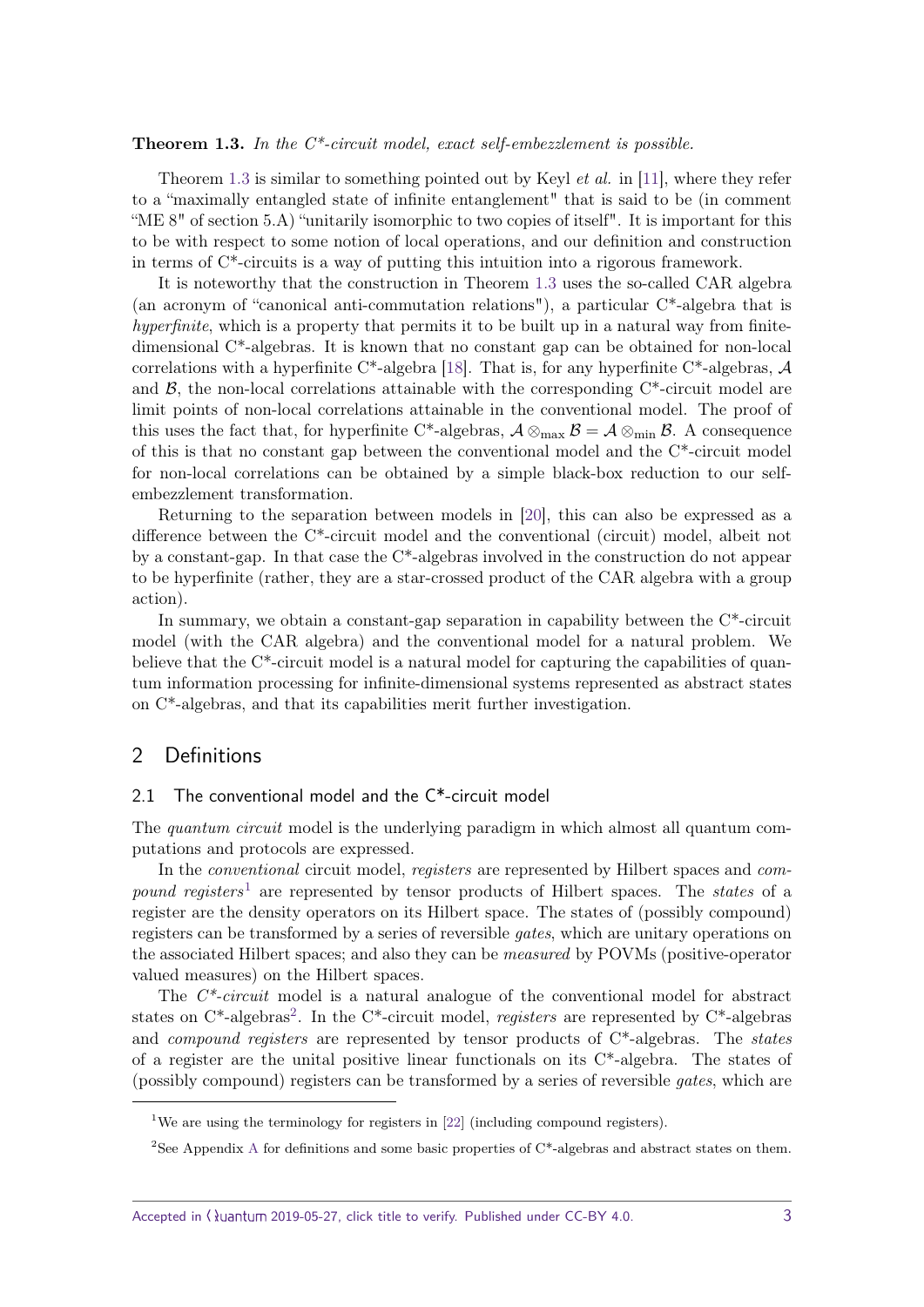∗-automorphisms of the associated C\*-algebras; and also they can be measured by POVMs with elements from the C\*-algebras.

The following table compares the conventional quantum circuit model and the C\* circuit model.

| Conventional quantum circuit model                                             | $C^*$ -circuit model ( $\otimes_{\min}$ version)                                      |
|--------------------------------------------------------------------------------|---------------------------------------------------------------------------------------|
| Register R: associated Hilbert space $\mathcal{H}_{R}$                         | Register R: associated C*-algebra $A_R$                                               |
| Compound register $(R_1, R_2)$ : $\mathcal{H}_{R_1} \otimes \mathcal{H}_{R_2}$ | Compound register $(R_1, R_2)$ : $\mathcal{A}_{R_1} \otimes_{\min} \mathcal{A}_{R_2}$ |
| States of R: density operators on $\mathcal{H}_{R}$                            | States of R: unital positive linear functionals on $A_R$                              |
| Dynamics of R: unitary operators on $\mathcal{H}_{R}$                          | Dynamics of R: *-automorphisms of $A_R$                                               |
| Measurements of R: POVMs on $\mathcal{H}_{R}$                                  | Measurements of R: POVMs with elements from $A_R$                                     |

Figure 1: Conventional quantum circuit model vs. C\*-circuit model

The gates acting on a register are the reversible dynamics of the register and the ∗ automorphisms are the most general such operations that preserve the algebraic structure and norm of a register's  $C^*$ -algebra (in analogy with unitary operations in the conventional model, which are the most general operations that preserve the algebraic structure and norm of a register's Hilbert space). Our framework resembles that of  $C^*$ -dynamical systems, which are  $C^*$ -algebras combined with sets of  $*$ -automorphisms acting on them<sup>[3](#page-3-0)</sup>; however, in the C\*-circuit model there are various localization conditions imposed on the dynamics (i.e., each gate acts on a subset of the registers).

The above definition is a basic model where the gates are reversible and where measurements produce classical outcomes but no residual (or "collapsed") quantum states. This model is complete in that channels and measurements that produce residual states can be defined in a Stinespring form (as ∗-automorphisms on a larger system). Kraus operators (that need not be elements of the C\*-algebra) can also be defined, though we do not do that here.

#### 2.2 Informal definition of self-embezzlement

Alice and Bob each have two quantum systems, call them  $A_1$ ,  $A_2$  and  $B_1$ ,  $B_2$  (respectively). In computer science terminology, we call these *registers*. First, we define exact self-embezzlement, followed be  $\epsilon$ -approximate self-embezzlement.

Definition of exact self-embezzlement:

- There is some catalyst state *ψ* that satisfies a *nontriviality* condition that rules out product states and states close to product states. The condition is that  $\psi$  can be product states and states close to product states. The condition is that  $\psi$  can be used to maximally violate the CHSH inequality by a factor of  $\sqrt{2}$ . The catalyst state  $\psi$  is allowed to be any pure state that satisfies this property.
- The *initial* joint state of Alice and Bob's respective first registers  $(A_1 \text{ and } B_1)$  is the catalyst  $\psi$ . The initial joint state of their respective second registers  $(A_2 \text{ and } B_2)$ is some product state, such as  $\phi_A \otimes \phi_B$ . So the initial state of  $(A_1, B_1, A_2, B_2)$  is  $\psi \otimes (\phi_A \otimes \phi_B).$

<span id="page-3-0"></span><sup>&</sup>lt;sup>3</sup>More precisely, a  $C^*$ -dynamical system is a triple of the form  $(\mathcal{R}, G, \alpha)$ , where  $\mathcal{R}$  is a  $C^*$ -algebra, *G* is a locally compact group, and  $\alpha$  is a continuous action of *G* on the ∗-automorphisms of  $\mathcal{R}$ .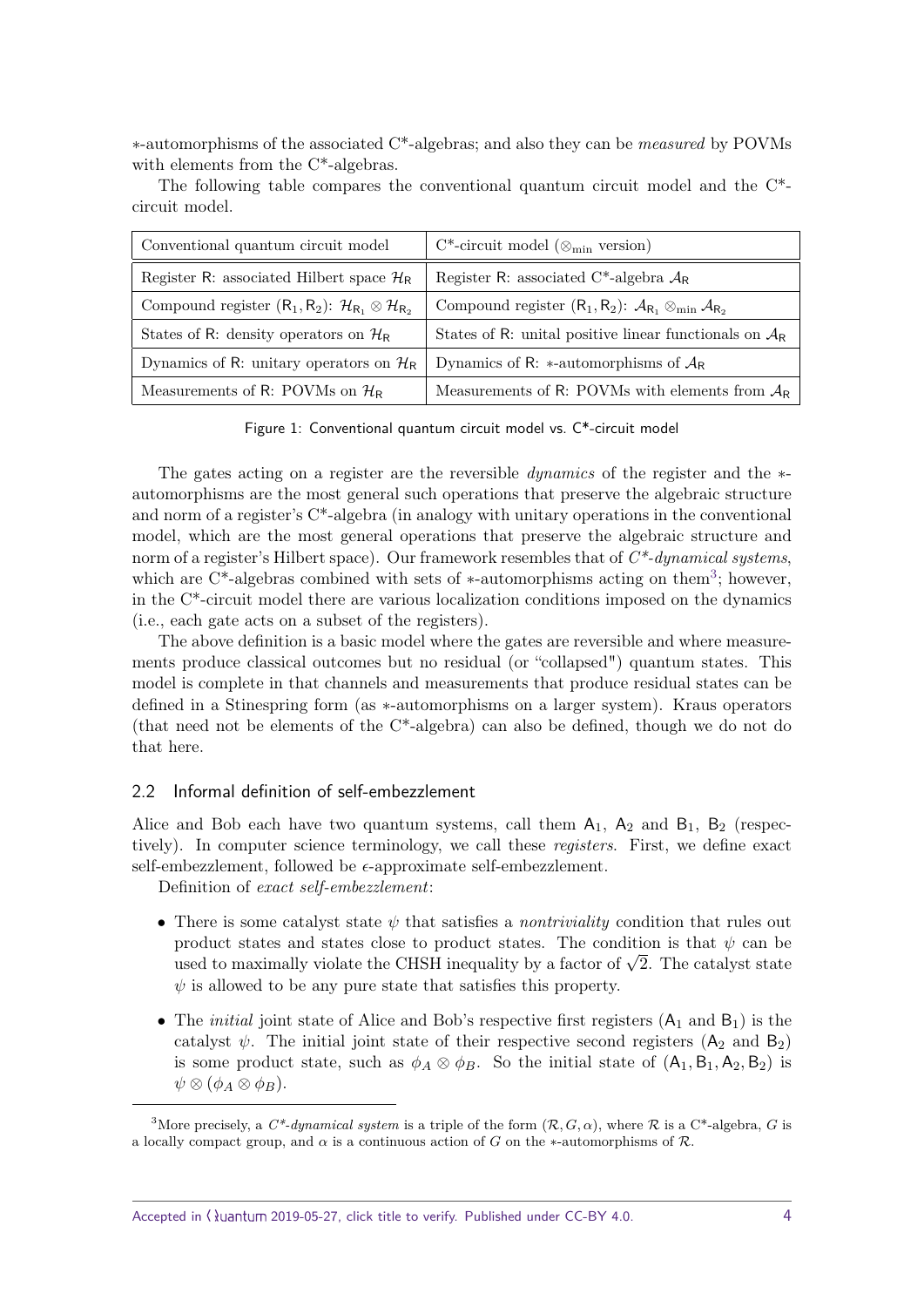- Alice and Bob are each allowed to perform operations that are local to their registers. For Alice, this is the compound register  $(A_1, A_2)$ . For Bob, this is the compound register  $(B_1, B_2)$ .
- The final state of  $(A_1, B_1, A_2, B_2)$  (after they apply their local operations) is  $\psi \otimes \psi$ . (That is,  $(A_1, B_1)$  is in state  $\psi$  and  $(A_2, B_2)$  is in state  $\psi$ .)



Figure 2: Circuit diagram for self-embezzlement. In the conventional model, O*<sup>A</sup>* and  $\mathcal{O}_B$  are unitary operators acting on registers  $(A_1, A_2)$  and  $(B_1, B_2)$ , respectively. In the C<sup>\*</sup>-circuit model,  $\mathcal{O}_A$  and  $\mathcal{O}_B$  are  $*$ -automorphisms acting on  $\mathcal{A}_1 \otimes_{\min} \mathcal{A}_2$  and  $B_1 \otimes_{\min} B_2$  (the C\*-algebras associated with  $(A_1, A_2)$  and  $(B_1, B_2)$ ), respectively.

Next we define  $\epsilon$ -approximate self-embezzlement as the following relaxation of the above. First of all, the violation of CHSH need only be by a factor of  $\sqrt{2} - \epsilon$  (as opposed to the r irst of an, the violation of CHSH heed only be by a factor of  $\sqrt{2} - \epsilon$  (as opposed to the maximum violation of  $\sqrt{2}$ ). Second, when Alice and Bob apply their local operations to the initial state  $\psi \otimes (\phi_A \otimes \phi_B)$ , they need only obtain an approximation of the state  $\psi \otimes \psi$ within fidelity  $1 - \epsilon$ .

In the next two subsections, we present precise definitions of approximate self-embezzlement (to match the results in section [3\)](#page-5-0) and exact self-embezzlement (to match the results in section [4\)](#page-8-0).

## 2.3 Definition of approximate self-embezzlement in the conventional model

Define an  $\epsilon$ -precision self-embezzling scheme to be a tuple  $(\mathcal{H}_A, \mathcal{H}_B, \psi, \phi_A, \phi_B, U_A, U_B)$ , where:

- 1.  $\mathcal{H}_A$  and  $\mathcal{H}_B$  are Hilbert spaces. (Alice has two registers, which we call  $A_1$  and  $A_2$ , associated with  $\mathcal{H}_A$ , and Bob has two registers, which we call  $B_1$  and  $B_2$ , associated with  $\mathcal{H}_B$ .)
- 2.  $\psi$  is a normalized vector in  $\mathcal{H}_A \otimes \mathcal{H}_B$  such that state  $\psi$  can be used to violate the  $\psi$  is a normalized vector in  $\pi_A \otimes \pi_B$  such that state  $\psi$  c<br>CHSH inequality by factor  $\sqrt{2} - \epsilon$ . We call  $\psi$  the *catalyst*.
- 3.  $\phi_A$  and  $\phi_B$  are normalized vectors in  $\mathcal{H}_A$  and  $\mathcal{H}_B$  respectively (with no restriction).
- 4. *U<sub>A</sub>* is a unitary operation on  $\mathcal{H}_A \otimes \mathcal{H}_A$  and  $U_B$  is a unitary operator on  $\mathcal{H}_B \otimes \mathcal{H}_B$ . Applying  $U_A \otimes U_B$  to system  $((A_1, A_2), (B_1, B_2))$  has the following property: in the context of system  $(A_1, B_1, A_2, B_2)$ , it maps state  $\psi \otimes (\phi_A \otimes \phi_B)$  to state  $\psi \otimes \psi$  within fidelity  $1 - \epsilon$ .

#### 2.4 Definition of exact self-embezzlement in the C\*-circuit model

Define an self-embezzling scheme to be a tuple of the form  $(A, \mathcal{B}, \psi, \phi_A, \phi_B, \alpha_A, \alpha_B)$ , where:

1. A and B are C\*-algebras. (Alice has two registers, which we call  $A_1$  and  $A_2$ , associated with A, and Bob has two registers, which we call  $B_1$  and  $B_2$ , associated with  $\beta$ .)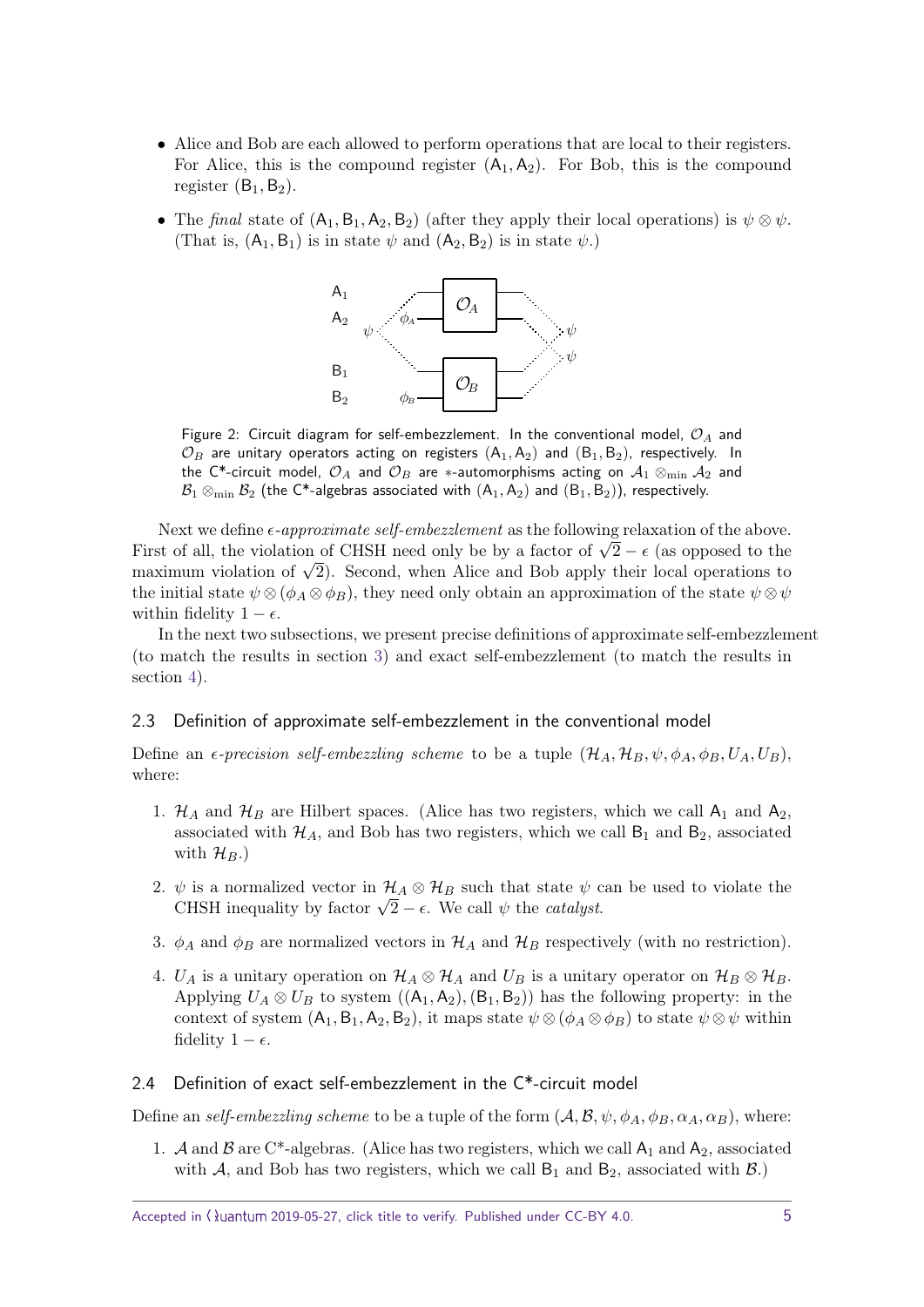- 2.  $\psi : \mathcal{A} \otimes_{\min} \mathcal{B} \to \mathbb{C}$  can be any pure state which has the property that  $\psi$  can be used  $\psi : A \otimes_{\min} B \to \mathbb{C}$  can be any pure state which has the property that  $\psi$  can be use<br>to maximally violate the CHSH inequality<sup>[4](#page-5-1)</sup> (by factor  $\sqrt{2}$ ). We call  $\psi$  the *catalyst*.
- 3.  $\phi_A : A \to \mathbb{C}$  and  $\phi_B : B \to \mathbb{C}$  are states (with no restriction).
- 4.  $\alpha_A$  is a ∗-automorphism on  $A \otimes_{\min} A$  and  $\alpha_B$  is a ∗-automorphism on  $B \otimes_{\min} B$ .
- 5. Applying  $\alpha_A \otimes \alpha_B$  to system  $(A_1, A_2, B_1, B_2)$  has the following property: in the context of system  $(A_1, B_1, A_2, B_2)$ , it maps state  $\psi \otimes (\phi_A \otimes \phi_B)$  to state  $\psi \otimes \psi$ .
- <span id="page-5-0"></span>3 There exists  $\epsilon_0 > 0$  such that, in the conventional model, self-embezzlement with precision  $\leq \epsilon_0$  is impossible

#### 3.1 The case of unitary operations

Without loss of generality, a pure catalyst state is of the form

$$
\psi = \sum_{k=1}^{\infty} \lambda_k |k\rangle \otimes |k\rangle,\tag{1}
$$

where  $\lambda_1 \geq \lambda_2 \geq \cdots$  and  $\sum_k |\lambda_k|^2 = 1$ , and the initial states of  $\phi_A$  and  $\phi_B$  are  $|1\rangle$ . The initial state of  $(A_1, B_1, A_2, B_2)$  is

$$
\psi_{\text{initial}} = \psi \otimes (\phi_A \otimes \phi_B) = \left(\sum_{k=1}^{\infty} \lambda_k |k\rangle \otimes |k\rangle\right) \otimes (|1\rangle \otimes |1\rangle).
$$
 (2)

In a purported self-embezzlement scheme, Alice applies a local unitary *U<sup>A</sup>* on register  $(A_1, A_2)$  and Bob  $U_B$  on register  $(B_1, B_2)$ . We shall bound the fidelity between  $(U_A \otimes$  $U_B$ ) $\psi$ <sub>initial</sub> and

$$
\psi_{\text{target}} = \psi \otimes \psi = \left(\sum_{j=1}^{\infty} \lambda_j |j\rangle \otimes |j\rangle\right) \otimes \left(\sum_{k=1}^{\infty} \lambda_k |k\rangle \otimes |k\rangle\right). \tag{3}
$$

<span id="page-5-3"></span>**Theorem 3.1.** *There exists a constant*  $\epsilon_0 > 0$  *such that, for any*  $\psi$  *that is* ( √  $\overline{2}-\epsilon_0)$ -*CHSH violating, for any local unitary operations U<sup>A</sup> and UB, the trace distance between*  $(U_A \otimes U_B)\psi$ initial *and*  $\psi$ <sub>target</sub> *is at least*  $\frac{2}{9}$ .

*Proof.* If  $\psi$  can be used to violate the CHSH inequality by a factor of  $\sqrt{2} - \epsilon$  then, by the rigidity results in [\[17\]](#page-13-10), there exist local unitary operations that map  $\psi$  within distance  $O(\sqrt{\epsilon})$  from a state of the form  $(\frac{1}{\sqrt{\epsilon}})$  $\frac{1}{2}|00\rangle + \frac{1}{\sqrt{2}}$  $\frac{1}{2}$ (11)  $\otimes \psi'$ . This implies that the largest Schmidt coefficient of  $\psi$  satisfies  $\lambda_1 \leq \frac{1}{\sqrt{2}}$  $\frac{1}{2} + O(\sqrt{\epsilon})$ . Set  $\epsilon_0 > 0$  to be sufficiently small<sup>[5](#page-5-2)</sup> so  $^{2}$  ∫ that  $\lambda_1 \leq \sqrt{2/3}$ .

Using the fact that  $\lambda_1 \leq \sqrt{2/3}$ , we shall show that, for any local unitaries  $U_A$  and  $U_B$ , the trace distance between  $(U_A \otimes U_B)\psi_{initial}$  and  $\psi_{target}$  is at least  $\frac{2}{9}$ .

<span id="page-5-1"></span><sup>&</sup>lt;sup>4</sup>CHSH in the framework where Alice is allowed to perform POVM measurements with elements in  $A$ , and similarly for Bob with B.

<span id="page-5-2"></span><sup>&</sup>lt;sup>5</sup>Using the bounds in [\[10\]](#page-13-11), it can be calculated that it suffices to set  $\epsilon_0 \leq \frac{1}{50}$ .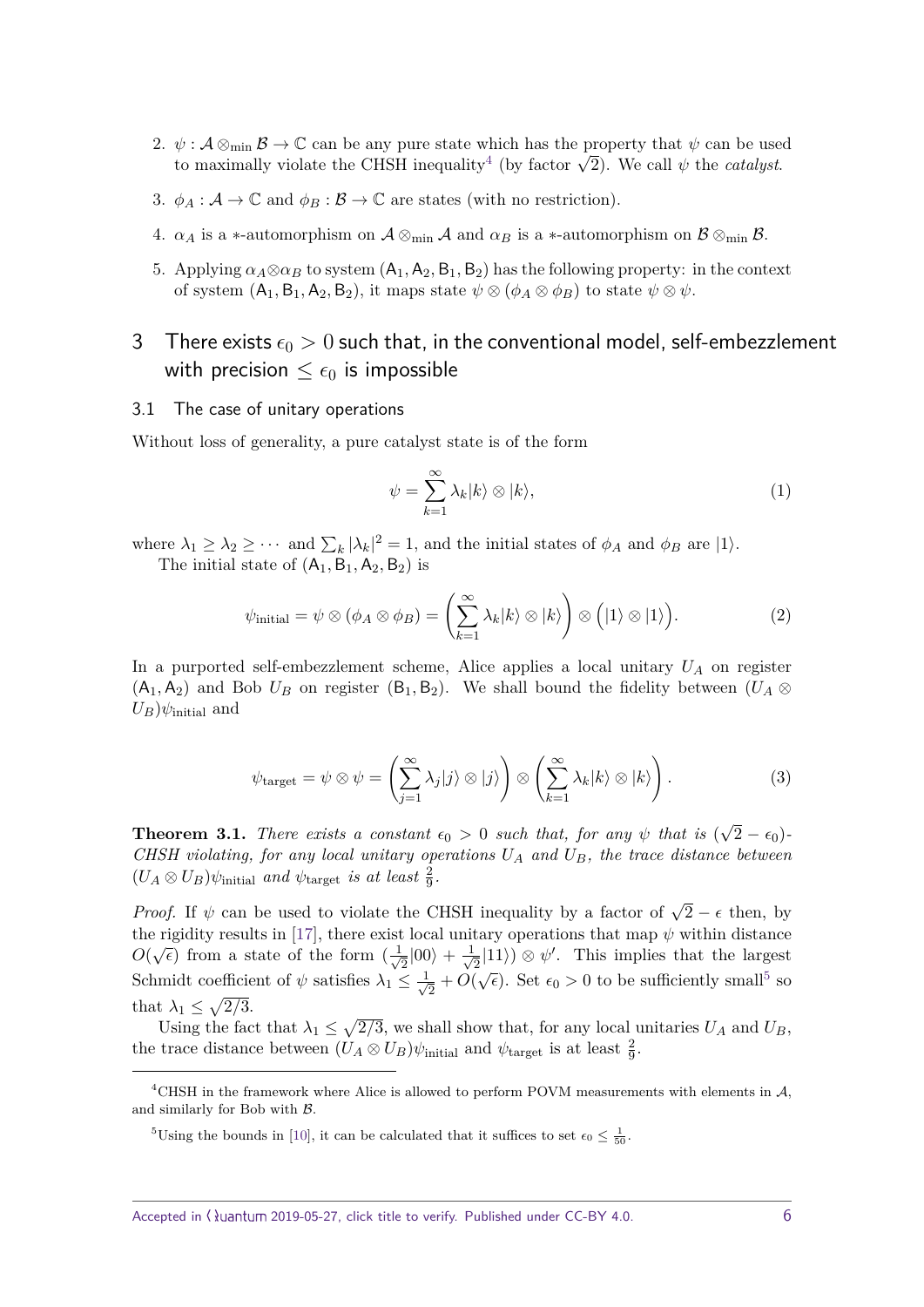Expressed as states on  $((A_1, A_2), (B_1, B_2))$ , the initial state and target states are

$$
\psi_{\text{initial}} = \sum_{j=1}^{\infty} \sum_{k=1}^{\infty} \lambda_j \delta_{k,1} (|j\rangle \otimes |k\rangle) \otimes (|j\rangle \otimes |k\rangle)
$$
(4)

$$
\psi_{\text{target}} = \sum_{j=1}^{\infty} \sum_{k=1}^{\infty} \lambda_j \lambda_k (|j\rangle \otimes |k\rangle) \otimes (|j\rangle \otimes |k\rangle), \tag{5}
$$

where  $\delta_{i,j}$  is the Kronecker-delta function.

By Lemma 1 in [\[21\]](#page-13-12), the fidelity is maximized when the Schmidt-basis states are the same and the Schmidt coefficients are lined up in terms of magnitude (i.e., largest with largest, second largest with the second largest, etc.). Thus, we need only consider unitary operations  $U_A$  and  $U_B$  that each apply a permutation of the basis states  $\{|j\rangle \otimes |k\rangle\}_{j,k}$  ( $U_A$ on register  $(A_1, A_2)$  and  $U_B$  the same permutation on register  $(B_1, B_2)$ .

To analyze this, we first consider a related statement about probability distributions. Let  $p = (p_1, p_2, \dots)$  be a probability distribution on N (possibly of finite support) and assume that  $p_1 \geq p_2 \geq \ldots$ . We consider how close a rearrangement of the probabilities in *p* can be to  $p \otimes p$ . A rearrangement can be defined as a bijection  $\pi : \mathbb{N} \times \mathbb{N} \to \mathbb{N}$  where  $\pi p$ is the probability distribution on  $\mathbb{N} \times \mathbb{N}$  defined as  $(\pi p)(j, k) = p_{\pi(j,k)}$ .

Recall that the *variation distance* between distributions *p* and *q* is defined as  $\frac{1}{2}||p$  $q||_1 = \frac{1}{2}$  $\frac{1}{2} \sum_{k} |p_k - q_k|.$ 

<span id="page-6-0"></span>**Lemma 3.2.** *If*  $p_1 \leq \frac{2}{3}$  $\frac{2}{3}$  and  $\pi : \mathbb{N} \times \mathbb{N} \to \mathbb{N}$  *is any bijection then the variation distance between*  $\pi p$  *and*  $p \otimes p$  *is at least* 2/9*.* 

*Proof (of Lemma [3.2\)](#page-6-0).* Define  $m = \max\{m \in \mathbb{N} : p_1 + \cdots + p_m \leq \frac{2}{3}\}$  $\frac{2}{3}$  and  $S = \{1, \ldots, m\}.$ Then

$$
\frac{1}{3} < p(S) \le \frac{2}{3}.\tag{6}
$$

The first inequality follows because, if  $p_1 + \cdots + p_m \leq \frac{1}{3}$  $\frac{1}{3}$  then  $p_{m+1} \leq \frac{1}{3}$  $\frac{1}{3}$ , so  $p_1 + \cdots + p_{m+1} \leq$ 2  $\frac{2}{3}$ .

Define  $\mu = p(S)$ . Consider the set *T*, defined as the *m* largest components of  $p \otimes p$ . We next show that  $p(T) \leq \mu^2$ . To see why this is so, note that

$$
(p \otimes p)(\{1, \ldots, m\} \times \{1, \ldots, m\}) = (p_1 + p_2 + \cdots + p_m)(p_1 + p_2 + \cdots + p_m) = \mu^2 \quad (7)
$$

and also that it is straightforward to show that

$$
T \subseteq \{ (j,k) \in \mathbb{N} \times \mathbb{N} : j+k \le m+1 \} \subseteq \{ 1, \ldots, m \} \times \{ 1, \ldots, m \}. \tag{8}
$$

This is because, if  $(j', k') \notin \{(j, k) \in \mathbb{N} \times \mathbb{N} : j + k \leq m + 1\}$  then there are at least  $j'k' - 1$ elements of *T* that are larger than  $p_{j'}p_{k'}$ .

Therefore, the variation distance between the *m* largest components of  $p \otimes p$  and  $\pi p$ is at least  $\frac{1}{2}(\mu - \mu^2) = \frac{1}{2}\mu(1 - \mu) \ge \frac{1}{2}$  $\frac{1}{2}(\frac{2}{3})$  $\frac{2}{3}$  $(\frac{1}{3}) = \frac{1}{9}$ . It follows that the variation distance between (all components of)  $p \otimes p$  and  $\pi p$  is at least  $\frac{1}{2}(\mu - \mu^2) + \frac{1}{2}((1 - \mu^2) - (1 - \mu)) = \frac{2}{9}$ . This completes the proof of Lemma [3.2.](#page-6-0)

Returning to the proof of Theorem [3.1,](#page-5-3) Lemma [3.2](#page-6-0) implies that if  $U_A$  and  $U_B$  are permutations of the basis states of  $\psi$ <sub>initial</sub> then one particular way of distinguishing between  $(U_A \otimes U_B)\psi$ <sub>initial</sub> and  $\psi$ <sub>target</sub> (based on first measuring the state in the computational basis) distinguishes with probability at least  $\frac{2}{9}$ . This implies that the trace distance between  $(U_A \otimes U_B)\psi_{\text{initial}}$  and  $\psi_{\text{target}}$  is at least  $\frac{3}{9}$ . This completes the proof of Theorem [3.1.](#page-5-3)  $\Box$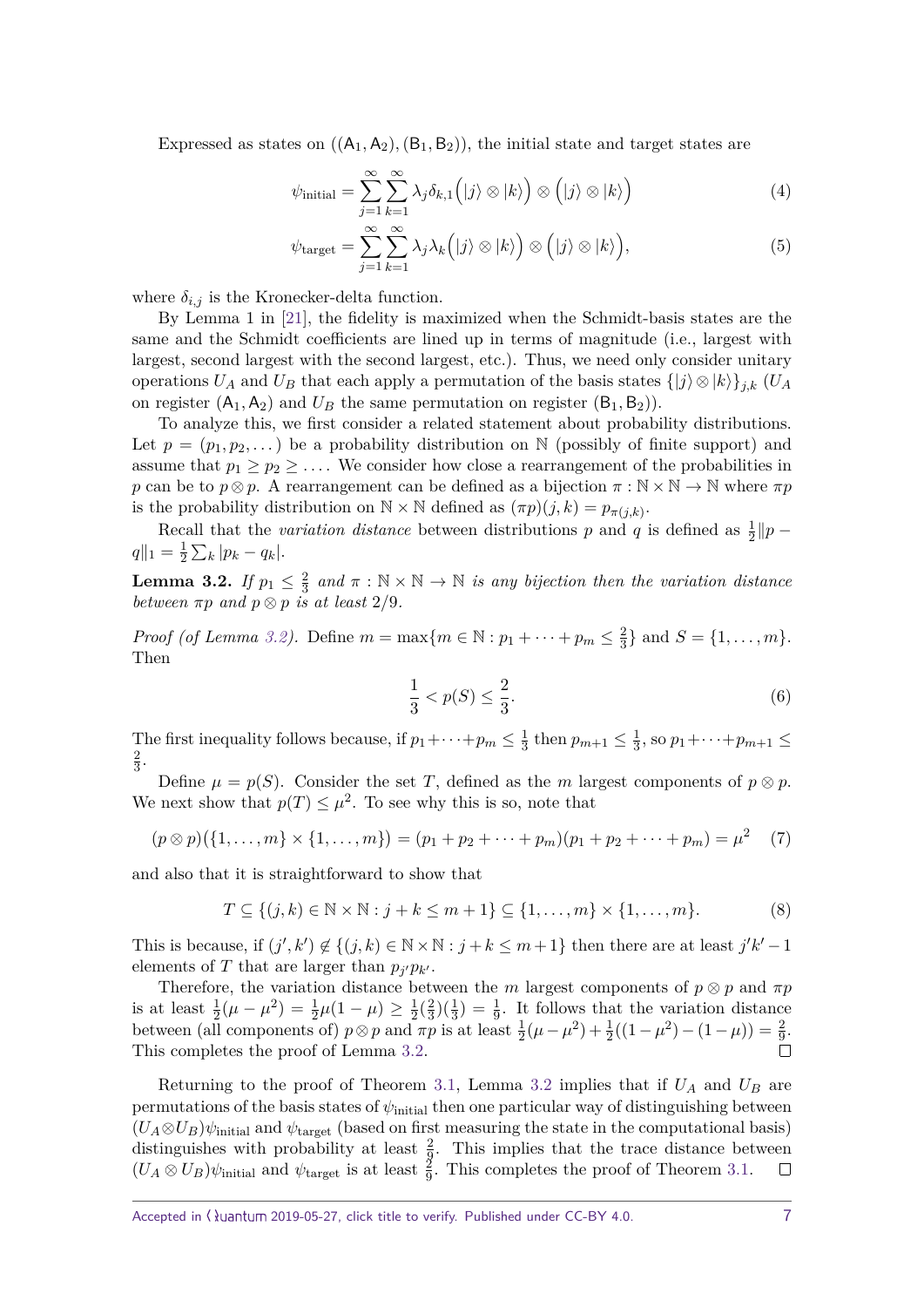**Corollary 3.3.** *There exists a constant*  $\epsilon_0 > 0$  *such that, for any*  $\psi$  *that is* ( √  $\overline{2}-\epsilon_{0})$ *violating, for any local unitary operations*  $U_A$  *and*  $U_B$ *, the fidelity between*  $(U_A \otimes U_B)\psi_{initial}$ *and*  $\psi_{\text{target}}$  *is at most*  $\sqrt{1 - (2/9)^2} < 0.974996 < 39/40$ *.* 

#### 3.2 The case of channels

It turns out that even if Alice and Bob are allowed to use channels (completely positive trace preserving maps) instead of unitaries, they are still not able to perform approximate self-embezzlement. More formally, using the same notation as the previous subsection, and let  $\mathcal{N}_A$  be a channel on  $(A_1, A_2)$ ,  $\mathcal{N}_B$  be a channel on  $(B_1, B_2)$ , we have √

<span id="page-7-1"></span>**Lemma 3.4.** *If*  $\psi$  *is a* (  $\sqrt{2} - \epsilon_0$ )-CHSH violating state for some constant  $\epsilon_0 > 0$ , then *there exist some threshold*  $\epsilon > 0$ *, where no local channels*  $\mathcal{N}_A$  *and*  $\mathcal{N}_B$  *can achieve* 

$$
\langle \psi_{\text{target}}, \mathcal{N}_A \otimes \mathcal{N}_B(\psi_{\text{initial}} \psi_{\text{initial}}^*) \rangle \rangle \ge 1 - \epsilon. \tag{9}
$$

*Proof.* The proof is by contradiction. Let  $U_A$  and  $U_B$  be the Stinespring form of  $\mathcal{N}_A$  and  $\mathcal{N}_B$ , and call the registers holding the extra qubits from Stinespring dilation  $P_1$  and  $P_2$ . Let  $\psi'_{\text{initial}} = \psi_{\text{initial}} \otimes |0\rangle \otimes |0\rangle$  be  $\psi_{\text{initial}}$  extended to P<sub>1</sub> and P<sub>2</sub> with  $|0\rangle$ , such that tracing out  $P_1$  and  $P_2$  on  $U_A \otimes U_B \psi'_{initial}$  gives us  $\mathcal{N}_A \otimes \mathcal{N}_B(\psi_{initial} \psi^*_{initial})$ . Let  $\psi_{final} = U_A \otimes U_B \psi'_{initial}$ . If Eq. [\(9\)](#page-7-0) holds, then

$$
\langle \psi_{\text{target}}, \text{Tr}_{\mathsf{P}_1, \mathsf{P}_2}(\psi_{\text{final}} \psi_{\text{final}}^*) \psi_{\text{target}} \rangle > 1 - \epsilon \tag{10}
$$

We show that since the partial trace of  $\psi_{\text{final}}$  is close to  $\psi_{\text{target}}$ , there exists a state  $\phi$  in register  $(P_1, P_2)$  such that  $|\langle \psi_{\text{final}}, (\phi \otimes \psi_{\text{target}}) \rangle|^2 > 1 - 2\epsilon$  with the following proposition.

**Proposition 3.5.** *Let*  $\psi \in \mathcal{H}$  *and*  $\phi \in \mathcal{H}' \otimes \mathcal{H}$ *, where* 

<span id="page-7-0"></span>
$$
\langle \psi, \text{Tr}_{\mathcal{H}'}(\phi \phi^*) \psi \rangle > 1 - \epsilon. \tag{11}
$$

*Then there exists*  $\psi_0 \in \mathcal{H}'$  *such that* 

$$
|\langle \phi, (\psi_0 \otimes \psi) \rangle|^2 > 1 - 2\epsilon \tag{12}
$$

*Proof.* Let  $\phi = \sum_i \sqrt{pi}i \otimes |v_i\rangle$  be a Schmidt decomposition of  $\phi$  across  $\mathcal{H}'$  and  $\mathcal{H}$ , where  $|i\rangle \in \mathcal{H}'$ . Then we have

$$
\sum_{i} p_i \langle \psi, v_i \rangle \langle v_i, \psi \rangle > 1 - \epsilon. \tag{13}
$$

Without loss of generality, assume  $|v_0\rangle$  is the state closest to  $\psi$ , so that  $|\langle \psi, v_0 \rangle|^2 > 1 - \epsilon$ . Since  $\{|v_i\rangle\}$ 's are orthonormal to each other,  $\sum_{i\neq 0} |\langle \psi, v_i \rangle|^2 < \epsilon$ . We use this to get a bound on  $p_0$ :

$$
1 - \epsilon < p_0 |\langle \phi, v_0 \rangle|^2 + \sum_{i > 0} p_i |\langle \psi, v_i \rangle|^2 \leq p_0 + (1 - p_0)\epsilon = p_0(1 - \epsilon) + \epsilon,\tag{14}
$$

therefore  $p_0 > \frac{1-2\epsilon}{1-\epsilon}$  $\frac{1-2\epsilon}{1-\epsilon}$ . Now let  $\psi_0 = |0\rangle$ , then  $|\langle \phi, (\psi_0 \otimes \psi) \rangle|^2 = p_0 \langle v_0, \psi \rangle > 1 - 2\epsilon$ .  $\Box$ 

Returning to the proof of Lemma [3.4,](#page-7-1) since *U<sup>A</sup>* and *U<sup>B</sup>* are local unitary operations for Alice and Bob, the Schmidt coefficients of  $\psi_{\text{final}}$  are the same as the Schmidt coefficeint of  $\psi_{\text{initial}}$ , which are  $\{\lambda_1, \lambda_2, \dots\}$ . Let  $\{\gamma_1, \gamma_2, \dots\}$  be the Schmidt coefficients of  $\phi$  across register  $P_1$  and  $P_2$ . Then the Schmidt coefficient of  $\phi \otimes \psi_{\text{target}}$  across Alice and Bob's registers are  $\{\lambda_i\lambda_j\gamma_k\}_{i,j,k}$ .

Since, for each  $k, 0 \leq \gamma_k \leq 1$ , the largest *m* entries of  $\{\lambda_i\lambda_j\gamma_k\}_{i,j,k}$  must be less or equal to the largest *m* entries of  $\{\lambda_i\lambda_j\}_{i,j}$  for any  $m > 0$ . Following the same the proof of Lemma [3.2,](#page-6-0) if  $\psi$  is  $(\sqrt{2} - \epsilon_0)$ -violating for some constant  $\epsilon_0 > 0$ , it is not possible to have the fidelity between  $\psi_{\text{final}}$  and  $\phi \otimes \psi_{\text{target}}$  be  $1 - 2\epsilon$  for arbitrary  $\epsilon > 0$ .  $\Box$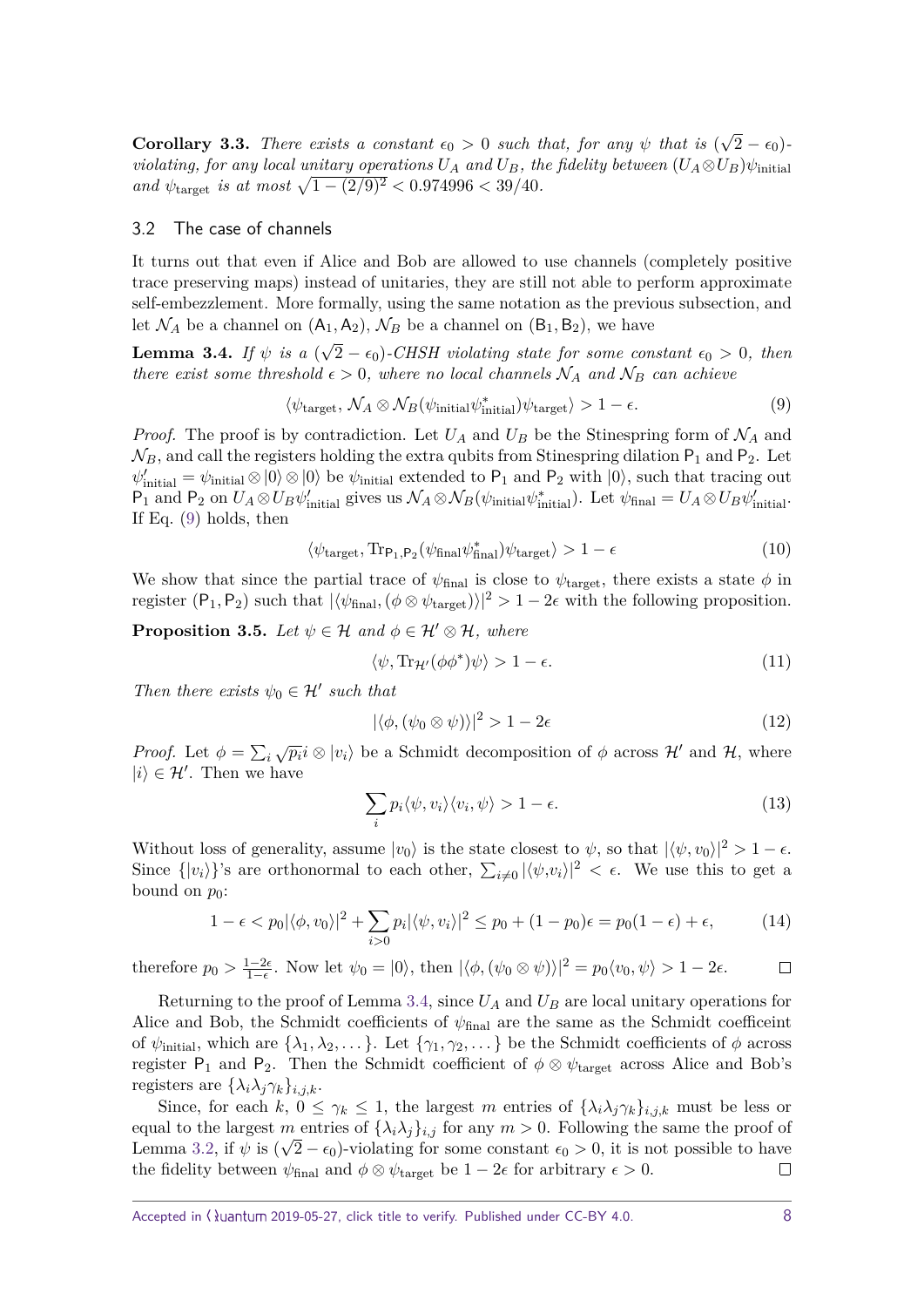## <span id="page-8-0"></span>4 In C\*-circuit model, exact self-embezzlement is achievable

#### 4.1 The CAR algebra

The C\*-algebra used is the so-called CAR algebra (where CAR is an abbreviation of "canonical anti-commutation relations"). (See [\[4,](#page-12-7) [15\]](#page-13-13) for more background information.)

To define the CAR algebra, we can start with the infinite tensor products of Pauli operators of finite weight, where the Pauli operators are  $I = \begin{pmatrix} 1 & 0 \\ 0 & 1 \end{pmatrix}$ ,  $X = \begin{pmatrix} 0 & 1 \\ 1 & 0 \end{pmatrix}$ ,  $Z = \begin{pmatrix} 1 & 0 \\ 0 & -1 \end{pmatrix}$ ,  $XZ = \begin{pmatrix} 0 & -1 \\ 1 & 0 \end{pmatrix}$  and the weight of such an infinite tensor product is the number of instances of *X*, *Z*, or *XZ*. For example,  $I \otimes X \otimes (XZ) \otimes I \otimes Z \otimes I \otimes I \otimes \cdots$  has weight 3. We can denote each such operator as  $X^a Z^b$ , where  $a, b \in \{0, 1\}^*$ , where it is understood that each string is padded on the right with an infinite sequence of 0s. Thus,  $X^a Z^b =$  $(X^{a_1} \otimes X^{a_2} \otimes \cdots)(Z^{b_1} \otimes Z^{b_2} \otimes \cdots)$ . The above example is  $X^a Z^b$ , where  $a = 011 \equiv 011000 \ldots$ and  $b = 00101 \equiv 00101000 \ldots$  Define the set of generators  $G = \{X^a Z^b : a, b \in \{0, 1\}^*\}$ and  $\mathbb{C}G$  to be the set of all (finite) linear combinations<sup>[6](#page-8-1)</sup> of elements of *G*.  $\mathbb{C}G$  is closed under multiplication and is a \*-algebra. (Note that  $\{\pm X^a Z^b : a, b \in \{0,1\}^*\} \subset \mathbb{C}G$  is a multiplicative group that we can think of as an infinite version of the Pauli group; however, *G* itself is not closed under multiplication.)

For each element  $A \in \mathbb{C}G$ , there is an  $m \in \mathbb{N}$  and  $M \in \mathbb{C}^{2^m \times 2^m}$  such that  $A =$  $M \otimes I \otimes I \otimes \cdots$ . Define a norm on  $\mathbb{C}G$  as  $||A|| = ||M||$  (i.e., the spectral norm of *M* as an operator on  $\mathbb{C}^{2^m}$ ). The CAR algebra is the completion of  $\mathbb{C}G$  with respect to this norm.

#### 4.1.1 Notation for the CAR algebra and some of its basic properties

Henceforth we denote the CAR algebra by  $\mathcal{R}$ .

Also, since  $\mathcal{R} \otimes_{\min} \mathcal{R} = \mathcal{R} \otimes_{\max} \mathcal{R}$  (a consequence of  $\mathcal{R}$  being hyperfinite [\[4\]](#page-12-7)), we can unambiguously refer to the C<sup>\*</sup>-algebraic tensor product as  $\mathcal{R} \otimes \mathcal{R}$ .

Note that, in the aforementioned description of the elements of the generating set *G* as  $X^a Z^b$ , we have used N as the index set for the bits of  $a = a_1 a_2 \dots$  and  $b = b_1 b_2 \dots$ ; however, any countably infinite set may be used. It is sometimes convenient to use  $\mathbb Z$  as the index set, which corresponds to thinking of the infinite tensor products of Paulis as twoway infinite strings. (An alternative way of thinking about the equivalence between using N and Z as the index sets in the specification of the generators of R is as a  $*$ -isomorphism between R and  $\mathcal{R} \otimes \mathcal{R}$ , where the index set can be  $\{0, 1, 2, \ldots\}$  for the first copy of R and {−1*,* −2*, . . .* } for the second copy.)

An example of a *\**-*automorphism*  $\alpha : \mathcal{R} \to \mathcal{R}$  is conjugation by some unitary  $u \in \mathcal{R}$ (where unitary means  $uu^* = u^*u = I$ ). That is,  $\alpha_u(a) = u^*au$ . These are called *inner* automorphisms. Automorphisms that are not inner are called outer automorphisms. An example of an outer automorphism is the bilateral-shift operation that maps  $X^a Z^b$  (where  $a, b : \mathbb{Z} \to \{0, 1\}$  to  $X^{a'} Z^{b'}$ , where  $a'_{j} = a_{j+1}$  and  $b'_{j} = b_{j+1}$ . Note that any permutation of the index set corresponds to a ∗-automorphism.

## 4.2 The self-embezzlement scheme

We first define a state that can be intuitively thought of as a countably infinite tensor product of states of the form  $\Psi = \frac{1}{\sqrt{2}}$  $\frac{1}{2}|0\rangle\otimes|0\rangle+\frac{1}{\sqrt{2}}$  $\frac{1}{2}|1\rangle \otimes |1\rangle$ . It is impossible to express such a state as a vector in the tensor product of two Hilbert spaces (even if the Hilbert spaces are allowed to have uncountably infinite dimension; a proof of this is in [\[2\]](#page-12-3), whose Appendix A

<span id="page-8-1"></span><sup>&</sup>lt;sup>6</sup>This is well-defined because there are finitely many terms, each of which has all but finitely many factors of *I*.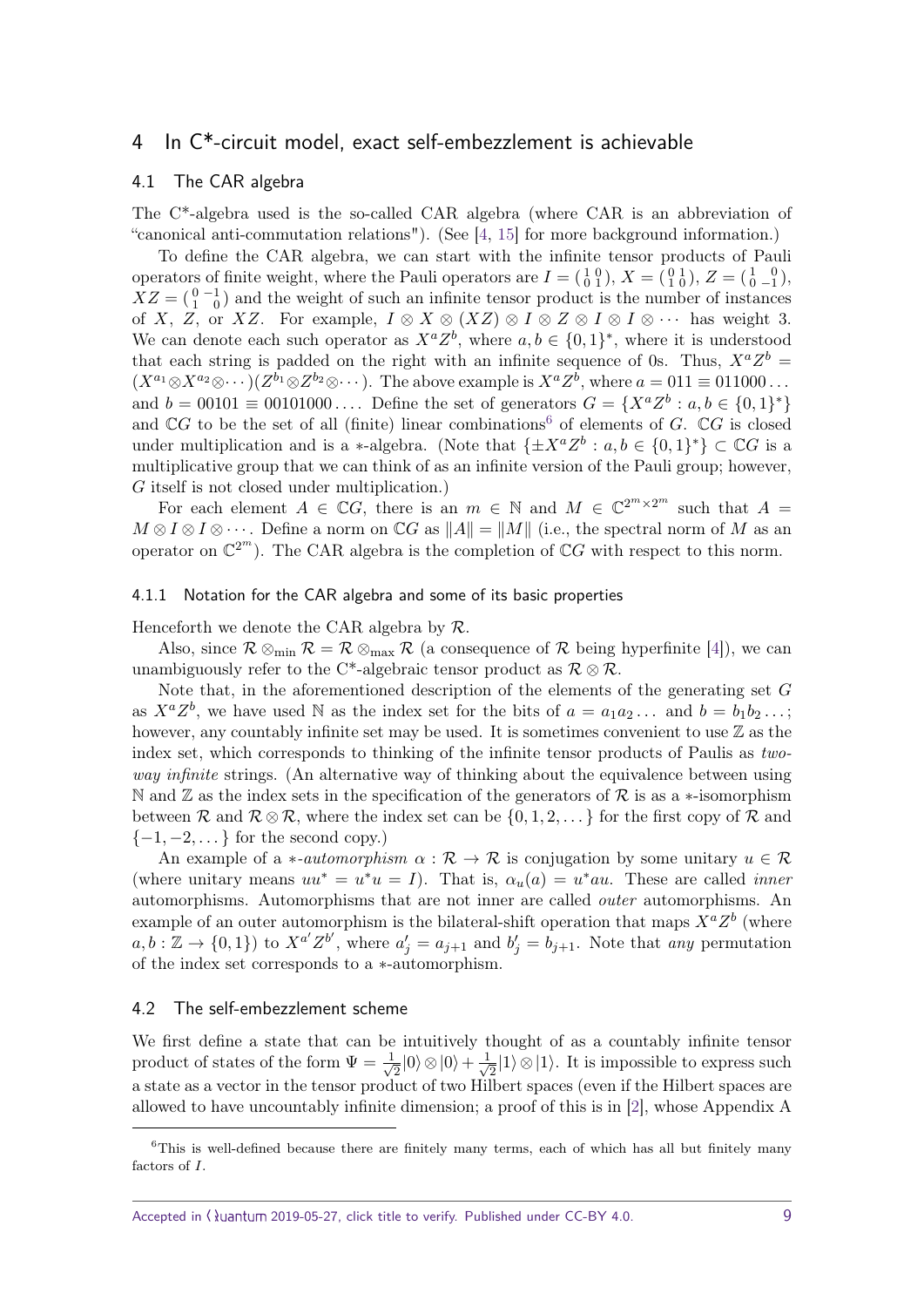shows that states in the tensor product of two Hilbert spaces have a Schmidt decomposition, with a countably number of Schmidt coefficients). However, as was essentially pointed out in [\[11\]](#page-13-7), such a state *can* be defined as an abstract state  $s_{\Psi} : \mathcal{R} \otimes \mathcal{R} \to \mathbb{C}$  such that

$$
s_{\Psi}((X^{a}Z^{b})\otimes(X^{a'}Z^{b'}))=\prod_{j=-1}^{-\infty}\langle\Psi|(X^{a_{j}}Z^{b_{j}})\otimes(X^{a'_{j}}Z^{b'_{j}})|\Psi\rangle=\prod_{j=-1}^{-\infty}\delta_{a_{j},a'_{j}}\delta_{b_{j},b'_{j}},\qquad(15)
$$

where  $\delta$  is the Kronecker delta function (and, solely for convenience later on, we are using  $-\mathbb{N} = \{-1, -2, \dots\}$  as the index set). In [\[11\]](#page-13-7), such a state is described as an example of the notion of an "infinitely entangled state" and several of the properties of this state are explained. By Proposition [A.6,](#page-16-0) the abstract state  $s_{\Psi}$  is a pure state.

We also define an abstract state  $s_{00}$ :  $\mathcal{R} \otimes \mathcal{R} \to \mathbb{C}$  that corresponds to an infinite tensor product of  $|00\rangle = |0\rangle \otimes |0\rangle$  states as

$$
s_{00}((X^a Z^b) \otimes (X^{a'} Z^{b'})) = \prod_{j=0}^{\infty} \langle 00 | (X^{a_j} Z^{b_j}) \otimes (X^{a'_j} Z^{b'_j}) | 00 \rangle = \prod_{j=0}^{\infty} (1 - a_j)(1 - a'_j). \tag{16}
$$

We set the catalyst state, the initial state of  $(A_1, B_1)$ , to be the combination of  $s_{00}$  and  $s_{\Psi}$ , expressed as  $\psi : \mathcal{R} \otimes \mathcal{R} \to \mathbb{C}$ , where

$$
\psi((X^a Z^b) \otimes (X^{a'} Z^{b'})) = \prod_{j=0}^{\infty} (1 - a_j)(1 - a'_j) \prod_{j=-1}^{-\infty} \delta_{a_j, a'_j} \delta_{b_j, b'_j}.
$$
 (17)

A schematic picture of *ψ* is illustrated in Figure [3.](#page-9-0)

We set the initial state of  $A_2$  and of  $B_2$  to each be  $\phi : \mathcal{R} \to \mathbb{C}$ , defined as

$$
\phi(X^a Z^b) = \prod_{j=-\infty}^{\infty} \langle 0 | (X^{a_j} Z^{b_j}) | 0 \rangle = \prod_{j=-\infty}^{\infty} (1 - a_j). \tag{18}
$$

Thus, the initial state of  $(A_2, B_2)$  is the product state  $(\phi \otimes \phi) : \mathcal{R} \otimes \mathcal{R} \to \mathbb{C}$ , where

$$
(\phi \otimes \phi)((X^a Z^b) \otimes (X^{a'} Z^{b'})) = \prod_{j=-\infty}^{\infty} \langle 00 | (X^{a_j} Z^{b_j} \otimes X^{a'_j} Z^{b'_j}) | 00 \rangle = \prod_{j=-\infty}^{\infty} (1 - a_j)(1 - a'_j).
$$
\n(19)

<span id="page-9-0"></span>A schematic picture of *φ* ⊗ *φ* is illustrated in Figure [4.](#page-9-0)

$$
\begin{array}{c}\n\cdot & \circ & \circ & \circ & \circ & \circ \\
\cdot & \circ & \circ & \circ & \circ & \circ \\
\end{array}
$$

Figure 3: schematic of *ψ*, the initial state of  $(A_1, B_1)$ , with infinitely many  $|00\rangle$  states on the left and infinitely many Ψ states on the right.

 $\frac{000000}{000000}$  ... Figure 4: schematic of  $\phi \otimes \phi$ , the initial state of  $(A_2, B_2)$ , with infinitely many  $|00\rangle$  states on the left and the right. This is a product state over  $(A_2, B_2)$ .

The self-embezzlement scheme is based on a  $*$ -automorphism  $\alpha : \mathcal{R} \otimes \mathcal{R} \to \mathcal{R} \otimes \mathcal{R}$ , where the same  $\alpha$  is applied to  $(A_1, A_2)$  as well as to  $(B_1, B_2)$ .

Intuitively,  $\alpha$  moves infinitely many of the entangled pairs from  $(A_1, B_1)$  to  $(A_2, B_2)$ while preserving the entangled pairs in  $(A_1, B_1)$ . The  $|00\rangle$  states are present so that this can be accomplished by a permutation of the qubits.

Formally,  $\alpha$  permutes the generators of  $\mathcal{R}\otimes\mathcal{R}$ , which are each of the form  $X^a Z^b\otimes X^c Z^d$ . We define  $\alpha$  as a reordering of the bits of  $(a, c)$  and of the bits of  $(b, d)$ . Such a reordering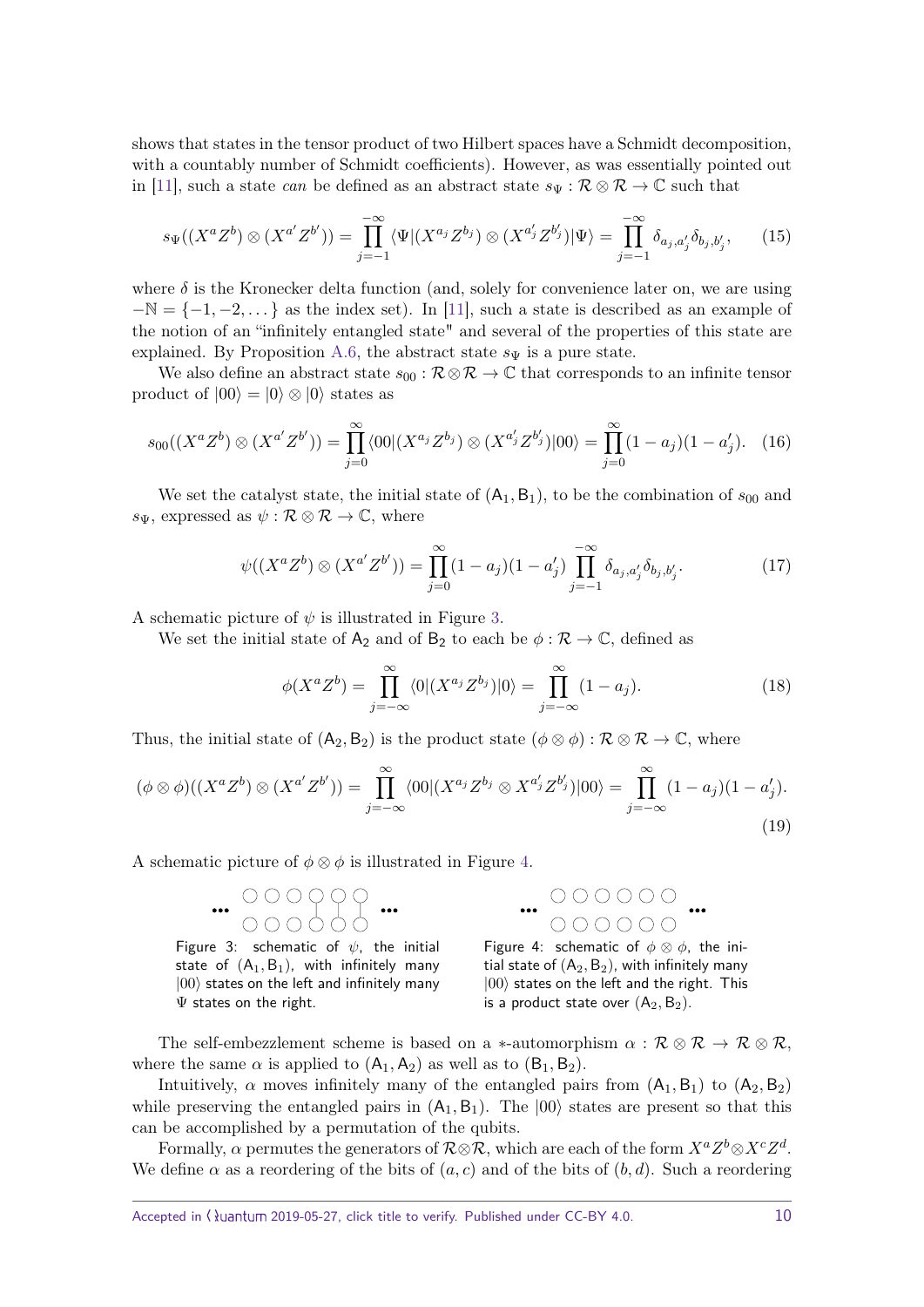is a permutation on the index set. The index set of  $(a, c)$  is two copies of  $\mathbb{Z}$ , which can be denoted as  $\mathbb{Z} \times \{1,2\}$ . Similarly, for the index set of  $(b,d)$ . By a cardinality argument, there exists a bijection  $p : \mathbb{Z} \times \{1,2\} \to \mathbb{Z} \times \{1,2\}$  such that

$$
p(\{-1, -2, \dots\} \times \{1\}) = p(\{-1, -2, \dots\} \times \{1, 2\}).
$$
 (20)

We define  $\alpha(X^a Z^b \otimes X^c Z^d) = X^{a'} Z^{b'} \otimes X^{c'} Z^{d'}$  where  $(a', c')$  is the permutation of the bits of  $(a, c)$  corresponding to p, and  $(b', d')$  is also the permutation of the bits of  $(b, d)$ corresponding to *p*. (This can be expressed as  $(a', c')_{\ell} = (a, c)_{p(\ell)}$  and  $(b', d')_{\ell} = (b, d)_{p(\ell)}$ , for all  $\ell \in \mathbb{Z} \times \{1,2\}$ .)

Since any permutation on the indices is a  $*$ -automorphism,  $\alpha$  is a  $*$ -automorphism on  $\mathcal{R} \otimes \mathcal{R}$ . Also,  $\alpha$  has been designed so that applying this  $\alpha$  to  $(A_1, A_2)$  and to  $(B_1, B_2)$ transforms  $\psi \otimes (\phi \otimes \phi)$  to  $\psi \otimes \psi$ .

## 5 Exact self-embezzlement in the commuting-operator model

The purpose of this section is to make the statement of Theorem 1.2 more precise.

We begin by sketching a definition of a multi-register commuting-operator framework. There is one Hilbert space  $H$  and, for registers  $R_1, \ldots, R_m$ , there are corresponding algebras of observables, which are C<sup>\*</sup>-algebras  $A_1, \ldots, A_m \subseteq B(H)$ , with the requirement that, for each  $j \neq k$ ,  $\mathcal{A}_j$  and  $\mathcal{A}_k$  commute. Intuitively, if Alice has register  $\mathsf{R}_j$  in her lab then she can perform any POVM measurement with elements in  $A_j$ . Moreover, for a compound register of the form  $(R_{k_1}, \ldots, R_{k_\ell})$ , the associated algebra of observables is defined as  $\mathcal{A}_{(k_1,\ldots,k_\ell)} =$  $\overline{\mathcal{A}_{k_1}\cup\cdots\cup\mathcal{A}_{k_\ell}}$  (where the bar denotes the C<sup>\*</sup>-algebraic closure). If the global state of the system is  $\psi \in \mathcal{H}$  then the state of register  $(R_{k_1},\ldots,R_{k_\ell})$  is  $s : \mathcal{A}_{(k_1,\ldots,k_\ell)} \to \mathbb{C}$  defined as  $s(A) = \langle \psi, A\psi \rangle$  (for all  $A \in \mathcal{A}_{(k_1,\ldots,k_\ell)}$ ).

We can incorporate the reversible dynamics of a register in this model. Define a unitary  $U \in B(\mathcal{H})$  to act on register  $(R_{k_1}, \ldots, R_{k_\ell})$  if:

- *U* is localized to register  $(R_{k_1}, \ldots, R_{k_\ell})$ . Technically this is stated as, for all  $j \notin$  $\{k_1, \ldots, k_\ell\}$  and  $A \in \mathcal{A}_j$ ,  $U^*AU = A$ . (In other words, for all for all  $j \notin \{k_1, \ldots, k_\ell\}$ , *U* centralizes  $A_i$ .)
- *U* preserves the  $C^*$ -algebra of  $(R_{k_1}, \ldots, R_{k_\ell})$ . Since applying *U* to a state is equivalent to conjugating the POVM elements of a subsequent measurement by  $U$ , this requirement is technically expressed as  $U^*{\cal A}_{(k_1,...,k_\ell)}U={\cal A}_{(k_1,...,k_\ell)}$ . (In other words, *U* normalizes  $\mathcal{A}_{(k_1,\ldots,k_\ell)}$ .)

Furthermore, in a scenario where there are multiple unitaries acting on distinct registers, we impose an additional requirement that they commute with each other. Thus, if *U* acts on register  $(R_{k_1}, \ldots, R_{k_\ell})$  and *V* acts on register  $(R_{j_1}, \ldots, R_{j_m})$ , where  $\{k_1, \ldots, k_\ell\} \cap$  $\{j_1, \ldots, j_m\} = \emptyset$  then *U* and *V* commute.

#### <span id="page-10-0"></span>5.1 Definition of self-embezzlement in the commuting operator model

There are four basic registers  $A_1$ ,  $B_1$ ,  $A_2$ ,  $B_2$  with respective C<sup>\*</sup>-algebras  $A_1$ ,  $B_1$ ,  $A_2$ ,  $B_2$  $B(\mathcal{H})$ , where H is the underlying Hilbert space. There is an initial state  $\psi \in \mathcal{H}$  and unitary operations  $U_A$  and  $U_B$ , in the reversible dynamics of registers of registers  $(A_1, A_2)$ and  $(B_1, B_2)$ , respectively. The final state is  $\psi' = U_A U_B \psi$ .

The following properties are relevant to being a self-embezzlement scheme: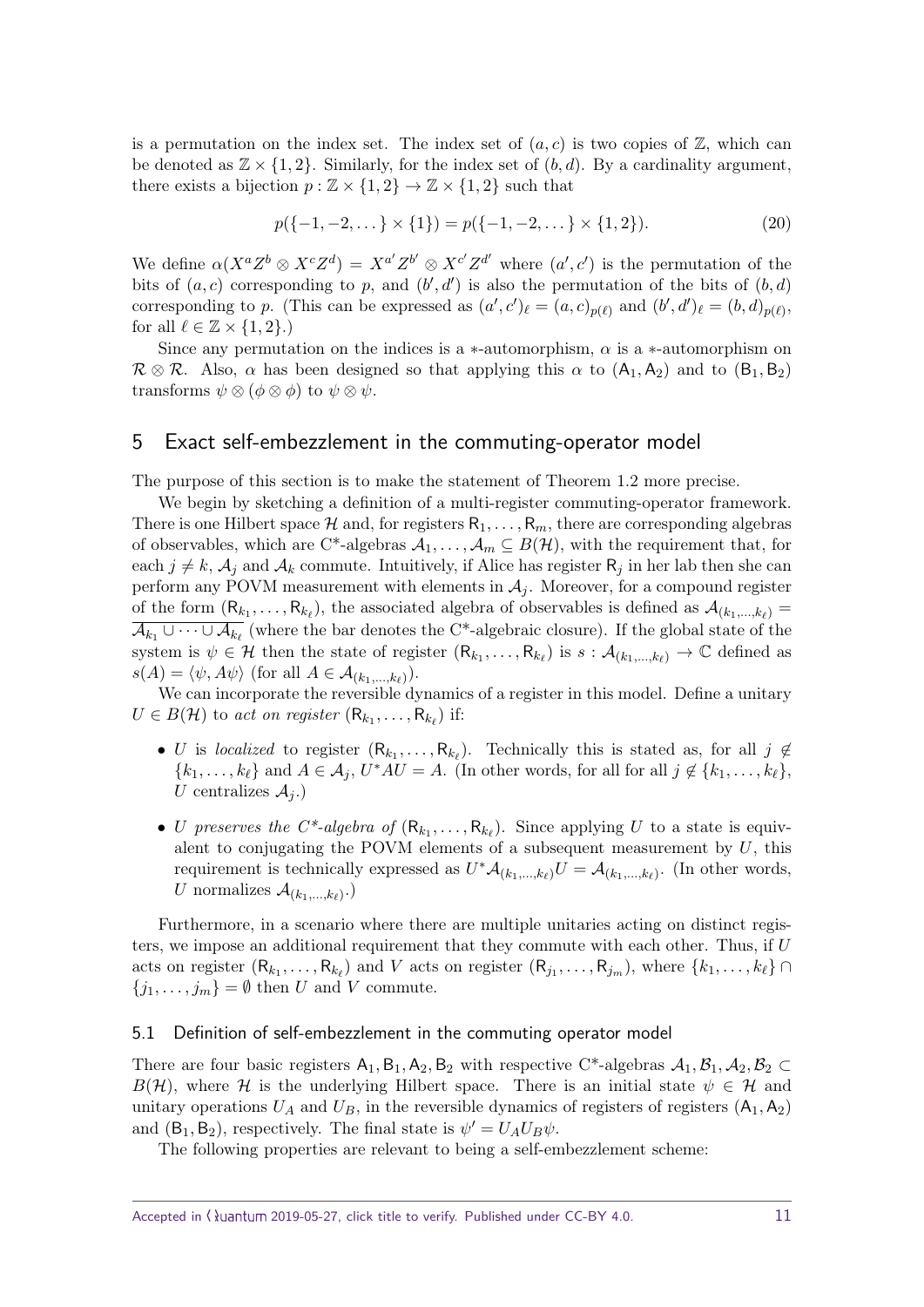1. The initial state  $\psi$  is a product state over the three registers  $(A_1, B_1)$ ,  $A_2$  and  $B_2$ . Technically, this can be expressed as, for all  $X \in \overline{\mathcal{A}_1 \cup \mathcal{B}_1}$ ,  $Y \in \mathcal{A}_2$ , and  $Z \in \mathcal{B}_2$ ,

$$
\langle \psi, XYZ\psi \rangle = \langle \psi, X\psi \rangle \langle \psi, Y\psi \rangle \langle \psi, Z\psi \rangle. \tag{21}
$$

2. Register  $(A_1, B_1)$  incurs no net change when  $U_A U_B$  is applied. Technically, for all  $X \in \overline{\mathcal{A}_1 \cup \mathcal{B}_1}$ ,

$$
\langle \psi, X\psi \rangle = \langle \psi', X\psi' \rangle. \tag{22}
$$

3. For the final state  $\psi'$ , the bipartite state of register  $(A_1, B_1)$  is the same as the bipartite state of register  $(A_2, B_2)$ . Technically, there exist unitary operations  $W_A, W_B \in$  $B(\mathcal{H})$  acting on registers  $(A_1, A_2), (B_1, B_2)$  (respectively) that map between the two registers. That is,  $W_A^* A_1 W_A = A_2$  and  $W_B^* B_1 W_B = B_2$ . And, for all  $X \in A_1$  and  $Y \in \mathcal{B}_1$ 

$$
\langle \psi', XY\psi' \rangle = \langle \psi', (W_A^* X W_A)(W_B^* Y W_B) \psi' \rangle. \tag{23}
$$

Thus, for  $\psi'$ , measurements of  $(A_1, B_1)$  are equivalent to measurements of  $(A_2, B_2)$ , under the unitary transformation *WAWB*.

#### 5.2 Converting from C\*-circuit model to commuting-operator model

We begin with an exact embezzlement protocol in the C<sup>\*</sup>-circuit model  $(A, \mathcal{B}, \psi, \phi_A, \phi_B, \alpha_A, \alpha_B)$ from section [4.](#page-8-0) The C<sup>\*</sup>-algebra of the entire system  $(A_1, B_1, A_2, B_2)$  is  $C = A \otimes_{min} \mathcal{B} \otimes_{min}$  $\mathcal{A} \otimes_{\min} \mathcal{B}$ . Define the initial state  $s : \mathcal{C} \to \mathbb{C}$  as

$$
s(x \otimes y \otimes z) = \psi(x)\phi_A(y)\phi_B(z), \qquad (24)
$$

for  $x \in A_1 \otimes B_1$ ,  $y \in A_2$ ,  $z \in B_2$ .

The  $*$ -isomorphisms  $\alpha_A$  and  $\alpha_B$  are outer automorphisms of C of infinite order that commute with each other. Using the ∗-crossed construction [\[4\]](#page-12-7), we can extend  $\mathcal C$  to  $\mathcal C \rtimes$  $(\mathbb{Z} \times \mathbb{Z})$ , where the  $\ast$ -crossed product is with respect to the group action generated by  $\alpha_A$ and  $\alpha_B$ . We can regard the crossed-product  $\mathcal{C} \rtimes (\mathbb{Z} \times \mathbb{Z})$  as the C<sup>\*</sup>-algebra generated by C together with two unitaries,  $u_A, u_B$  corresponding to the group elements  $(1,0)$  and  $(0,1)$ , so that

$$
u_A^*(a_1 \otimes b_1 \otimes a_2 \otimes b_2)u_A = a_1' \otimes b_1 \otimes a_2' \otimes b_2, \text{ where } a_1' \otimes a_2' = \alpha_A(a_1 \otimes a_2), \quad (25)
$$

and

$$
u_B^*(a_1 \otimes b_1 \otimes a_2 \otimes b_2)u_B = a_1 \otimes b_1' \otimes a_2 \otimes b_2', \text{ where } b_1' \otimes b_2' = \alpha_B(b_1 \otimes b_2). \tag{26}
$$

From these equations one sees that *u<sub>A</sub>* commutes with all elements of the form  $I \otimes b_1 \otimes I \otimes b_2$ and, similarly,  $u_B$  commutes with all elements of the form  $a_1 \otimes I \otimes a_2 \otimes I$ .

The state *s* extends to  $\mathcal{C} \rtimes (\mathbb{Z} \times \mathbb{Z})$  by setting *s* to 0 on all terms that contain a nonzero power of either  $u_A$  or  $u_B$ . To see that this is a well-defined state, one uses the usual representation of the reduced crossed-product.

By applying the GNS Representation Theorem [\[6,](#page-12-6) [19\]](#page-13-6) to the state *s*, we obtain a Hilbert space H, a unit vector  $\eta \in \mathcal{H}$ , and a unital \*-homomorphism  $\pi : \mathcal{C} \rtimes (\mathbb{Z} \times \mathbb{Z}) \to B(\mathcal{H})$  such that  $s(c) = \langle \eta, \pi(c)\eta \rangle$  for all  $c \in \mathcal{C}$ .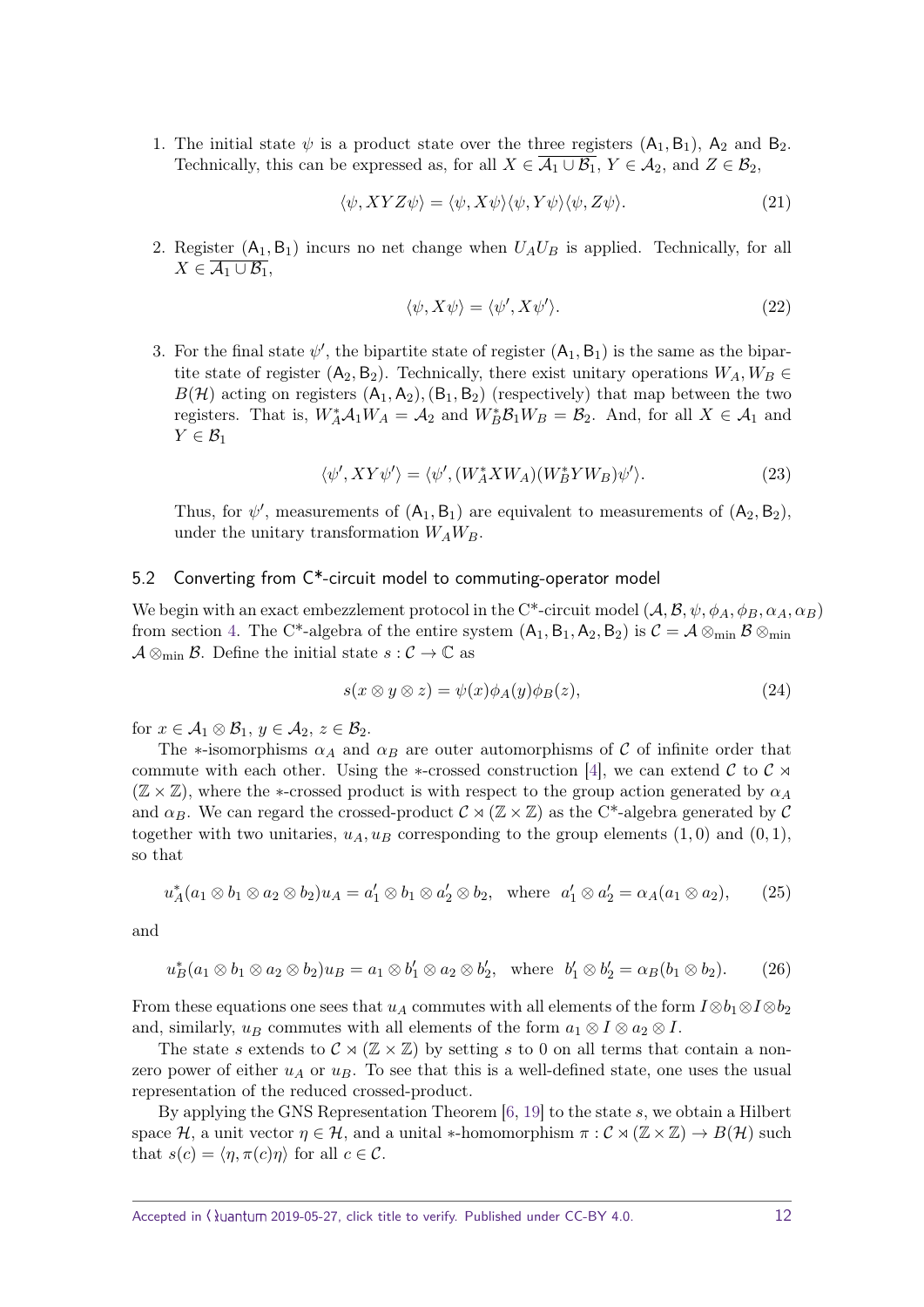Now we define

$$
A_1 = \pi (A \otimes I \otimes I \otimes I) \tag{27}
$$

$$
A_2 = \pi (I \otimes I \otimes A \otimes I) \tag{28}
$$

$$
\mathcal{B}_1 = \pi (I \otimes \mathcal{B} \otimes I \otimes I) \tag{29}
$$

$$
\mathcal{B}_2 = \pi (I \otimes I \otimes I \otimes \mathcal{B}), \tag{30}
$$

the initial state  $\psi = \eta$ , and

$$
U_A = \pi(u_A) \tag{31}
$$

$$
U_B = \pi(u_B). \tag{32}
$$

It is straightforward to check that conditions 1, 2, 3 in section [5.1](#page-10-0) hold for  $H$ ,  $A_1$ ,  $B_1$ ,  $A_2$ ,  $B_2$ ,  $\psi$ ,  $U_A$ , and  $U_B$ . To establish condition 3, we can set  $W_A(u_A^k u_B^{\ell}(a_1 \otimes b_1 \otimes a_2 \otimes b_2))$  $u_A^k u_B^{\ell}(a_2 \otimes b_1 \otimes a_1 \otimes b_2)$  and  $W_B(u_A^k u_B^{\ell}(a_1 \otimes b_1 \otimes a_2 \otimes b_2)) = u_A^k u_B^{\ell}(a_1 \otimes b_2 \otimes a_2 \otimes b_1).$ 

## 6 Acknowledgments

A substantial part of this paper was completed at l'Institut Henri Poincaré during their trimester "Analysis in Quantum Information Theory" in the fall of 2017. All authors met and collaborated there, and acknowledge its fruitful working environment. We thank Debbie Leung, Miguel Navascués (who informed us of Ref. [\[13\]](#page-13-4)), William Slofstra, and Thomas Vidick (who informed us of Ref. [\[10\]](#page-13-11)) for helpful comments. RC, VP, and LL acknowledge support by Canada's NSERC. BC acknowledges support by Kakenhi 15KK0162, 17H04823, 17K18734 and ANR-14CE25-0003-01.

## References

- <span id="page-12-5"></span>[1] J. F. Clauser, M. A. Horne, A. Shimony, and R. A. Holt. [Proposed experiment to test](https://doi.org/10.1103/PhysRevLett.23.880) [local hidden-variable theories.](https://doi.org/10.1103/PhysRevLett.23.880) Physical Review Letters, 23(15):880–884, 1969.
- <span id="page-12-3"></span>[2] R. Cleve, L. Liu, and V. Paulsen. [Perfect embezzlement of entanglement.](https://doi.org/10.1063/1.4974818) Journal of [Mathematical Physics](https://doi.org/10.1063/1.4974818), 58:012204, 2017.
- <span id="page-12-2"></span>[3] W. van Dam and P. Hayden. [Universal entanglement transformations without com](https://doi.org/10.1103/PhysRevA.67.060302)munication. [Physical Review A](https://doi.org/10.1103/PhysRevA.67.060302), 67(6):060302, 2003.
- <span id="page-12-7"></span>[4] K. R. Davidson. C\*-algebras by example[. American Mathematical Society, 1983.](https://doi.org/10.1112/S0024609397303610)
- <span id="page-12-0"></span>[5] T. Fritz. [Tsirelson's problem and Kirchberg's conjecture.](https://doi.org/10.1142/S0129055X12500122) Reviews in Mathematical Physics, 24[\(5\):1250012, 2012.](https://doi.org/10.1142/S0129055X12500122)
- <span id="page-12-6"></span>[6] I. M. Gelfand and M. A. Naimark. [On the embedding of normed rings into the ring](http://eudml.org/doc/65219) [of operators in Hilbert space.](http://eudml.org/doc/65219) Matematiceskij sbornik, 12:197–213, 1943).
- <span id="page-12-4"></span>[7] Z. Ji, D. Leung, and T. Vidick. [A three-player coherent state embezzlement game.](https://arxiv.org/abs/1802.04926) Manuscript available at [arXiv:1802.04926, 2018.](https://arxiv.org/abs/1802.04926)
- <span id="page-12-1"></span>[8] M. Junge, M. Navascués, C. Palazuelos, D. Pérez-García, V. B. Scholz, and R. F. Werner. [Connes' embedding problem and Tsirelson's problem.](https://doi.org/10.1063/1.3514538) Journal of Mathematical Physics, 52[\(1\):012102, 2011.](https://doi.org/10.1063/1.3514538)
- <span id="page-12-8"></span>[9] R. V. Kadison and J. R. Ringrose. Fundamentals of the Theory of Operator Algebras, Volume II: Advanced Theory. Academic Press, 1986.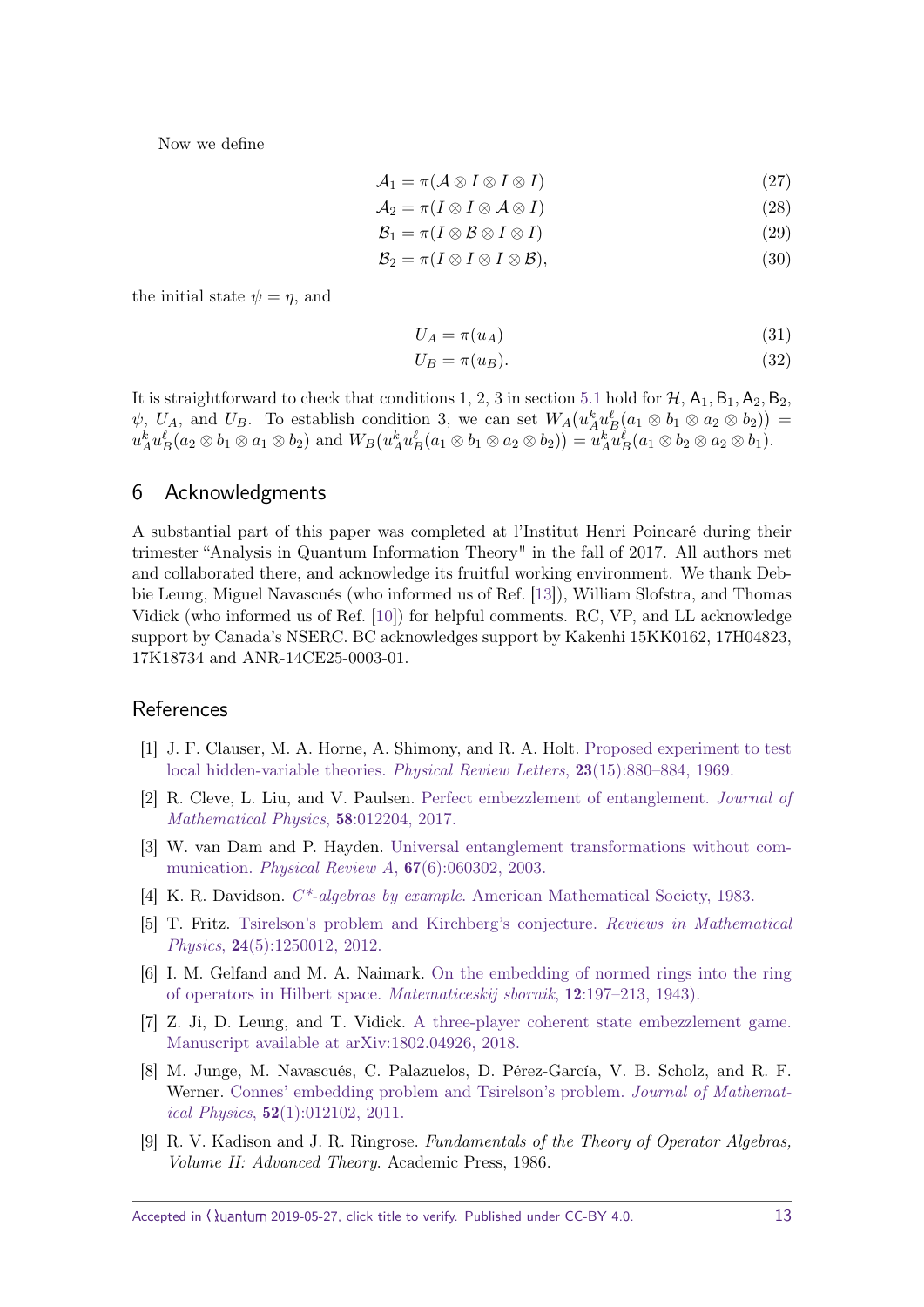- <span id="page-13-11"></span>[10] J. Kaniewski. [Analytic and nearly optimal self-testing bounds for the Clauser-Horne-](https://doi.org/10.1103/PhysRevLett.117.070402)[Shimony-Holt and Mermin inequalities.](https://doi.org/10.1103/PhysRevLett.117.070402) Physical Review Letters, 117(16):070402, 2016.
- <span id="page-13-7"></span>[11] M. Keyl, D. Schlingemann, and R. Werner. [Infinitely entangled states.](https://doi.org/10.26421/QIC18.15-16) Quantum In[formation and Computation](https://doi.org/10.26421/QIC18.15-16) 3(4):281–306, 2003.
- <span id="page-13-3"></span>[12] D. Leung, B. Toner, and J. Watrous. [Coherent state exchange in multi-prover quantum](http://cjtcs.cs.uchicago.edu/articles/2013/11/contents.html) interactive proof systems. [Chicago Journal of Theoretical Computer Science](http://cjtcs.cs.uchicago.edu/articles/2013/11/contents.html), 2013:11, [2013.](http://cjtcs.cs.uchicago.edu/articles/2013/11/contents.html)
- <span id="page-13-4"></span>[13] M. Navascués and D. Pérez-García. [Quantum steering and spacelike separation.](https://doi.org/10.1103/PhysRevLett.109.160405) Phys[ical Review Letters](https://doi.org/10.1103/PhysRevLett.109.160405), 109(16):160405, 2012.
- <span id="page-13-1"></span>[14] N. Ozawa. [About the Connes embedding conjecture: Algebraic approaches.](https://doi.org/10.1007/s11537-013-1280-5) Japanese [Journal of Mathematics](https://doi.org/10.1007/s11537-013-1280-5), 8(1):147–183, 2013.
- <span id="page-13-13"></span>[15] G. K. Pedersen. [C\\*-algebras and their automorphism groups](https://doi.org/10.1016/C2016-0-03431-9). Academic Press, 1979.
- <span id="page-13-2"></span>[16] O. Regev and T. Vidick. Quantum XOR games. In [Proceedings of IEEE Conference](https://doi.org/10.1145/2799560) [on Computational Complexity \(CCC 2013\)](https://doi.org/10.1145/2799560), pages 144–155. IEEE, 2013.
- <span id="page-13-10"></span>[17] B. W. Reichardt, F. Unger, and U. Vazirani. [A classical leash for a quantum system:](https://doi.org/10.1145/2422436.2422473) [Command of quantum systems via rigidity of CHSH games. In](https://doi.org/10.1145/2422436.2422473) *Proceedings of the 4th* [Conference on Innovations in Theoretical Computer Science](https://doi.org/10.1145/2422436.2422473), pages 321–322. ACM, [2013.](https://doi.org/10.1145/2422436.2422473)
- <span id="page-13-8"></span>[18] V. B. Scholz and R. F. Werner. [Tsirelson's problem. Manuscript available at](https://arxiv.org/abs/0812.4305) [arXiv:0812.4305, 2008.](https://arxiv.org/abs/0812.4305)
- <span id="page-13-6"></span>[19] I. E. Segal. [Irreducible representations of operator algebras.](https://doi.org/10.1090/S0002-9904-1947-08742-5) Bulletin of the American [Mathematical Society](https://doi.org/10.1090/S0002-9904-1947-08742-5), 53:73–88, 1947.
- <span id="page-13-0"></span>[20] W. Slofstra. [Tsirelson's problem and an embedding theorem for groups arising from](https://arxiv.org/abs/1606.03140) [non-local games. Manuscript available at](https://arxiv.org/abs/1606.03140) [arXiv:1606.03140,](http://arxiv.org/abs/1606.03140) 2016.
- <span id="page-13-12"></span>[21] G. Vidal, D. Jonathan, and M. A. Nielsen. [Approximate transformations and robust](https://doi.org/10.1103/PhysRevA.62.012304) [manipulation of bipartite pure state entanglement.](https://doi.org/10.1103/PhysRevA.62.012304) Physical Review A, 62:012304, [2000.](https://doi.org/10.1103/PhysRevA.62.012304)
- <span id="page-13-9"></span>[22] J. Watrous. The theory of quantum information[. Cambridge University Press, 2018.](https://doi.org/10.1017/9781316848142)

# <span id="page-13-5"></span>A Some basics of C\*-algebras

In this appendix, we supply a few basics of the theory of  $C^*$ -algebras.

Given a Hilbert space  $H$ , by a *concrete C*<sup>\*</sup>-subalgebra  $A$ , we mean any subset of the bounded linear operators on  $\mathcal{H}, B(\mathcal{H})$  that is a subalgebra, is a closed subset in the operator norm and has the property that if  $A \in \mathcal{A}$ , then its adjoint  $A^*$  (sometimes denoted  $A^{\dagger}$ ) is also in A. Such algebras also have an abstract characterisation.

**Definition A.1.** Let A be an algebra over the complex numbers, with a norm  $\|\cdot\|$  and a *map,*  $a \to a^*$ *, satisfying*  $(a + b)^* = a^* + b^*$ ,  $(\lambda a)^* = \overline{\lambda}a^*$ ,  $\forall \lambda \in \mathbb{C}$  *and*  $(ab)^* = b^*a^*$ *. Then* A *is called a* **C\*-algebra** *provided:*

- *A is complete in the norm*  $\|\cdot\|$ *,*
- $||ab|| \le ||a|| ||b||$ ,
- $\|a^*a\| = \|a\|^2.$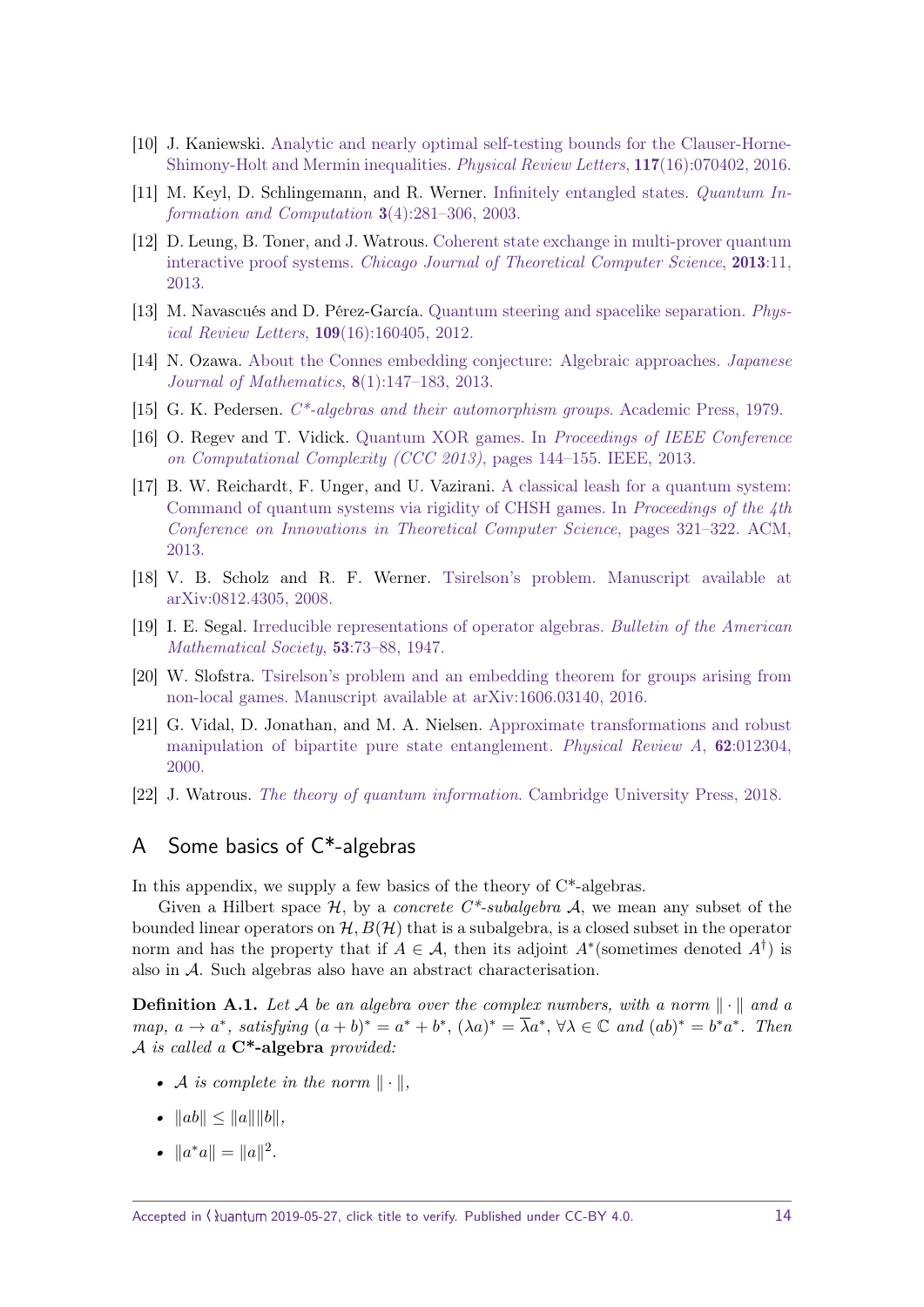A C\*-algebra is **unital** if it contains an identity element with respect to multiplication. Given two C<sup>\*</sup>-algebras, A and B a linear map  $\pi : A \to B$  is called a \*-**homomorphism** provided that it is a homomorphism, i.e.,  $\pi(ab) = \pi(a)\pi(b)$ , and  $\pi(a^*) = \pi(a)^*$ . A  $*$ homomorphism that is one-to-one and onto is called a ∗**-isomorphism**, and a ∗-isomorphism from  $A$  to  $A$  is called a  $*$ **-automorphism**. A  $*$ -homomorphism is automatically contractive, and hence, a ∗-isomorphism is isometric.

By a **state** on a unital C<sup>\*</sup>-algebra A, we mean any complex linear functional  $s : A \to \mathbb{C}$ that satisfies  $s(I) = 1$  and  $s(a^*a) \geq 0$  for all  $a \in \mathcal{A}$ . (Intuitively, any such *s* defines the outcome probabilities of all possible POVM measurements: for a measurement element of the form *b*, where  $0 \leq b \leq I$ ,  $s(b)$  is the probability of outcome *b*.)

The celebrated **Gelfand-Naimark-Segal theorem** [\[6,](#page-12-6) [19\]](#page-13-6) tells us that every abstract C<sup>\*</sup>-algebra A is  $\ast$ -isomorphic to a concrete C<sup>\*</sup>-subalgebra of  $B(\mathcal{H})$  for some Hilbert space. The key element of this theorem is a result about states. Given a unital  $C^*$ -algebra  $\mathcal A$ and a state,  $s : A \to \mathbb{C}$ , its **GNS representation** consists of a Hilbert space  $\mathcal{H}_s$  and a ∗-homomorphism,

$$
\pi_s: \mathcal{A} \to B(\mathcal{H}_s)
$$
 and  $\eta_s \in \mathcal{H}_s$  such that  $s(a) = \langle \eta, \pi_s(a)\eta_s \rangle$ .

Conversely, given a  $\pi : A \to B(H)$  and unit vector *η* we obtain a state by setting  $s(a)$  $\langle \eta, \pi(a)\eta \rangle$ . We call this the *induced state*. The following identifies when a triple  $(\pi, \mathcal{H}, \eta)$ is really the same as the GNS representation.

Given a representation  $\pi : A \to B(H)$  a unit vector  $\eta \in \mathcal{H}$  is called *cyclic* if the set of vectors  $\{\pi(a)\eta : a \in \mathcal{A}\}\$ is dense in H.

**Proposition A.2.** *Let*  $\pi : A \to B(H)$ *, let*  $\eta \in H$  *be a unit vector, let*  $s(a) = \langle \pi(a)\eta, \eta \rangle$  *be the induced state and let*  $\pi_s : A \to B(H_s)$  *and*  $\eta_s$  *be the GNS representation. If*  $\eta$  *is cyclic, then there is a unitary*  $U: \mathcal{H}_s \to \mathcal{H}$  *with*  $U\eta_s = \eta$  *such that*  $U^*\pi(a)U = \pi_s(a)$  *for all a.* 

Let  $S(\mathcal{A})$  denote the set of all states on  $\mathcal{A}$ . This is a convex set and a state is *pure* if and only if it is an extreme point of this set.

**Proposition A.3.** Let  $s \in S(\mathcal{A})$ . The following are equivalent:

- *1. s is pure,*
- *2. if*  $f : A \to \mathbb{C}$  *is a positive linear functional such that*  $f(p) \leq s(p)$  *for all*  $p \in A^+$ *, then there is a constant*  $c \geq 0$  *such that*  $f(a) = c s(a)$  *for all a,*
- *3. if*  $\pi_s : A \to B(\mathcal{H}_s)$  *is the GNS representation, then*  $\pi_s(\mathcal{H})' = \mathbb{C} \cdot I_{\mathcal{H}_s}$ .

Because these three statements are the same, some books use one of these other properties as the definition of pure. Combining the two results we see that:

**Proposition A.4.** *Let*  $\pi : A \to B(H)$  *be a representation and let*  $\eta \in \mathcal{H}$  *be a cyclic vector. Then the induced state is pure if and only if*  $\pi(\mathcal{A})' = \mathbb{C} \cdot I_{\mathcal{H}}$ .

## A.1 Tensor Products of C\*-algebras

In this paper we needed some properties of tensor products of C\*-algebras, especially in defining the CAR algebra and its properties. Here we provide a very brief explanation of some of these facts/ideas.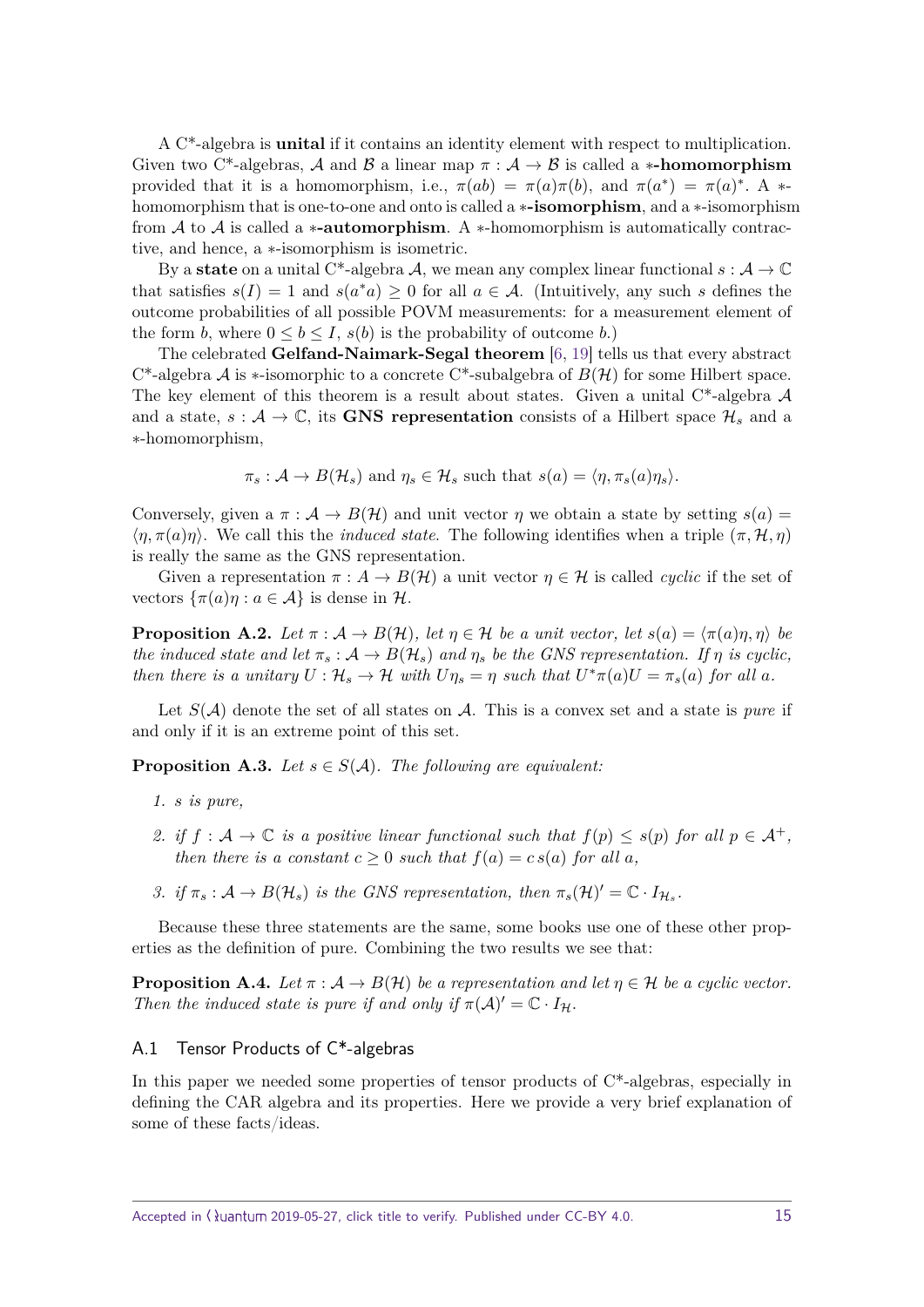Let A and B be two unital C<sup>\*</sup>-algebras, and let  $\mathcal{A} \otimes \mathcal{B}$  be their algebraic tensor product. For  $x = \sum_i a_i \otimes b_i$  and  $y = \sum_j c_j \otimes d_j$  in  $\mathcal{A} \otimes \mathcal{B}$  we set

$$
xy = \sum_{i,j} a_i c_j \otimes b_i d_j,
$$

which defines a product, and we define *a \*-map* by

$$
x^* = \sum_i a_i^* \otimes b_i^*.
$$

These two operations make A ⊗ B into a ∗*-algebra*.

Note that the <sup>\*</sup>-subalgebra  $\{a \otimes 1 : a \in \mathcal{A}\}$  can be identified with  $\mathcal A$  and similarly,  $\{1 \otimes b : b \in \mathcal{B}\}\$ can be identified with  $\mathcal{B}$ . Also  $(a \otimes 1)(1 \otimes b) = a \otimes b = (1 \otimes b)(1 \otimes a)$  so that these "copies" of  $A$  and  $B$  commute.

There are two important ways to give this ∗-algebra a norm. Once we have a norm, it can be completed to become a C\*-algebra.

Given  $x \in \mathcal{A} \otimes \mathcal{B}$  we set

$$
||x||_{\max} = \sup\{||\pi(x)||: \ \pi : A \otimes B \to B(\mathcal{H}) \text{ is a unital *-homomorphism}\},
$$

where the supremum is taken over all Hilbert spaces  $H$  and all unital  $*$ -homomorphisms, i.e., homomorphisms such that  $\pi(x)^* = \pi(x^*)$ . The completion of  $\mathcal{A} \otimes \mathcal{B}$  in this norm is a C<sup>\*</sup>-algebra denoted  $\mathcal{A} \otimes_{\text{max}} \mathcal{B}$ .

Alternatively, if  $\pi_1 : A \to B(H_1)$  and  $\pi_2 : B \to B(H_2)$  are unital \*-homomorphisms, then setting  $\pi(a\otimes b) = \pi_1(a)\otimes \pi_2(b) \in B(H_1\otimes H_2)$  and extending linearly, defines a unital ∗-homomorphism from A ⊗ B into *B*(H<sup>1</sup> ⊗ H2) denoted by *π* = *π*<sup>1</sup> ⊗ *π*2.

Given  $x \in \mathcal{A} \otimes \mathcal{B}$  we set

$$
||x||_{\min} = \sup\{||\pi_1 \otimes \pi_2(x)||: \ \pi_1 : \mathcal{A} \to B(\mathcal{H}_1), \ \pi_2 : \mathcal{B} \to B(\mathcal{H}_2)
$$

are unital ∗-homomorphisms *.*

The completion of  $\mathcal{A} \otimes \mathcal{B}$  in this norm is a C<sup>\*</sup>-algebra denoted  $\mathcal{A} \otimes_{\min} \mathcal{B}$ .

Some C<sup>\*</sup>-algebras A have the property that for every C<sup>\*</sup>-algebra B the min norm and the max norm on  $\mathcal{A} \otimes \mathcal{B}$  are equal. Such algebras are called *nuclear*. For example, every matrix algebra is nuclear.

Once we have seen these definitions for pairs of algebras it is easy to see how to extend it to define a min and a max norm on the tensor product of any finite collection of C\* algebras. To extend these definitions to tensor products of infinitely many C\*-algebras, one first defines the infinite algebraic tensor product of unital algebras to consist of elements that are formal infinite tensor products that are equal to the identity in all but finitely many components. This is the construction used to build the CAR algebra, which is known to be a nuclear C\*-algebra.

A good source for the above material is [\[9\]](#page-12-8).

Here is an application of these ideas.

**Theorem A.5.** *If*  $s_1 : A_1 \to \mathbb{C}$  *and*  $s_2 : A_2 \to \mathbb{C}$  *be pure states then the state*  $s_1 \otimes s_2$ :  $\mathcal{A}_1 \otimes_{\min} \mathcal{A}_2 \rightarrow \mathbb{C}$  *defined as* 

$$
s_1 \otimes s_2(a \otimes b) = s_1(a)s_2(b) \tag{33}
$$

*is also pure.*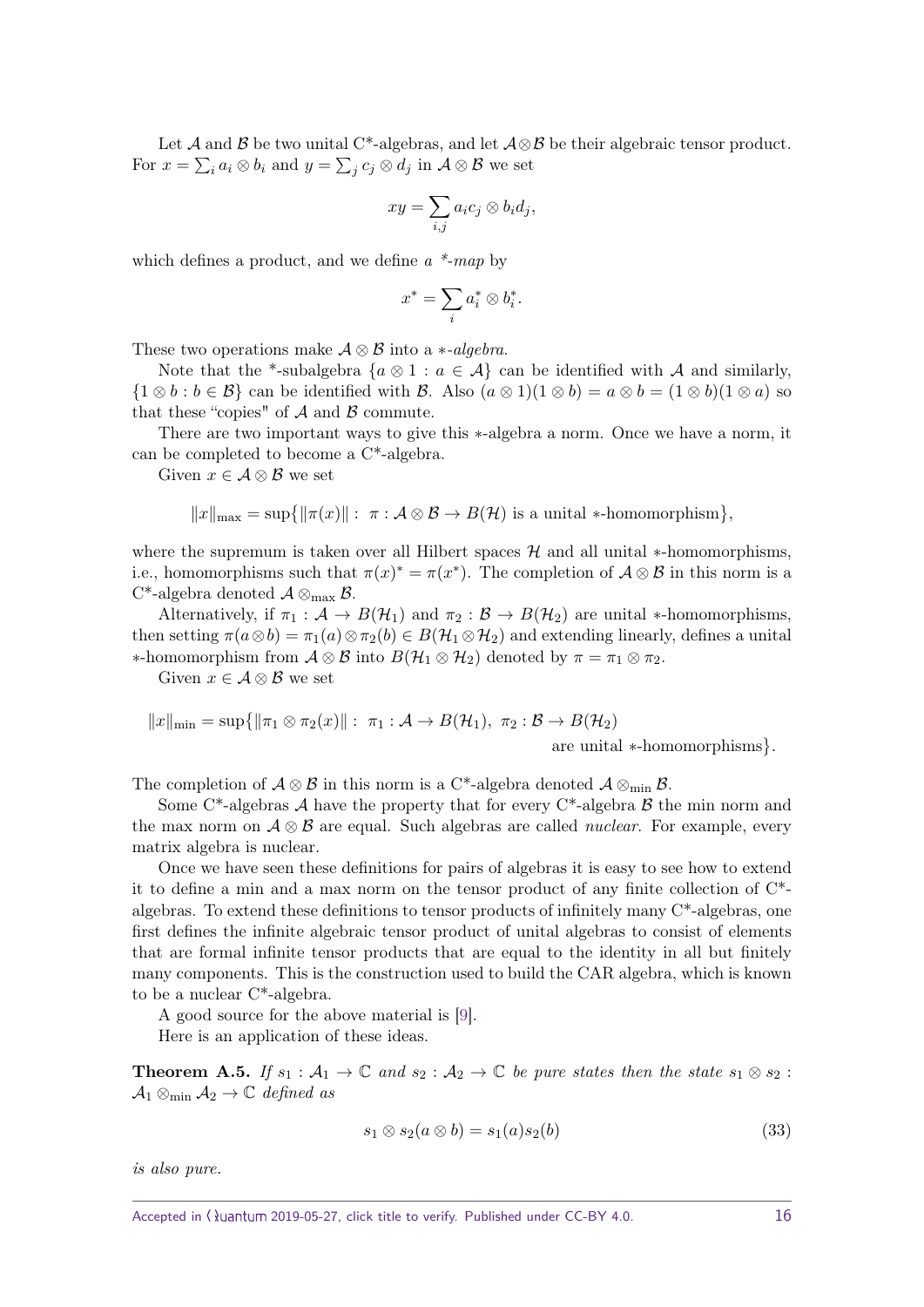*Proof.* Let  $\pi_i : A_i \to B(\mathcal{H}_i)$ , and  $\eta_i$  be a GNS for  $s_i, i = 1, 2$ . Then we have that

$$
s_1 \otimes s_2(a \otimes b) = \langle \pi_1(a) \otimes \pi_2(b) \eta_1 \otimes \eta_2, \eta_1 \otimes \eta_2 \rangle.
$$

Given any vector in  $u \in \mathcal{H}_1 \otimes \mathcal{H}_2$  it can be approximated by a finite sum  $\sum_i h_i \otimes k_i$ . But since  $\eta_i$  are both cyclic vectors, we can approximate  $h_i \sim \pi_1(a_i)\eta_1$  and  $k_i \sim \pi_2(b_i)\eta_2$ . Thus,

$$
u \sim \pi_1 \otimes \pi_2(\sum_j a_j \otimes b_j)(\eta_1 \otimes \eta_2).
$$

This proves that  $\pi_1 \otimes \pi_2$  is the GNS representation for  $s_1 \otimes s_2$ . So to show that it is pure we need to show that  $(\pi_1 \otimes \pi_2(A_1 \otimes A_2))' = \mathbb{C} \cdot (I \otimes I)$ .

We can use operator matrices to do this. If we fix a basis  $\{f_i\}$  for  $\mathcal{H}_2$ , then we can identify

$$
\mathcal{H}_1 \otimes \mathcal{H}_2 \simeq \sum_j \mathcal{H}_1 \otimes f_j \simeq \oplus_j \mathcal{H}_1.
$$

With respect to this identification every  $X \in B(\mathcal{H}_1 \otimes \mathcal{H}_2)$  is represented by a matrix,  $X = (X_{i,j})$ , with  $X_{i,j} \in B(\mathcal{H}_1)$ .

Note that  $\pi_1 \otimes \pi_2(a \otimes 1)$  becomes the diagonal matrix whose diagonal entries are  $\pi_1(a)$ . Now for  $X = (X_{i,j})$  in the commutant, we have

$$
(X_{i,j}\pi_1(a)) = X(\pi_1 \otimes \pi_2(a \otimes I)) = (\pi_1 \otimes \pi_2(a \otimes 1))X = (\pi_1(a)X_{i,j}).
$$

Thus, each  $X_{i,j} \in \pi_1(\mathcal{A}_1)$  and since  $s_1$  was pure, we have  $X_{i,j} = \lambda_{i,j} I_{\mathcal{H}_1}$ .

So  $X = I_{\mathcal{H}_1} \otimes T$  where  $T = (\lambda_{i,j})$  is its matrix representation with repsect to the onb {*fj*}.

But now the fact that  $X = I \otimes T$  commutes with every  $I \otimes \pi_2(b)$  and the fact that  $s_2$ is pure, implies that  $T = \lambda I_{\mathcal{H}_2}$ .  $\Box$ 

The following results are good for showing that the states on the CAR algebra that we are interested in are pure.

<span id="page-16-0"></span>**Proposition A.6.** Let  $M_{n_1} \subseteq M_{n_2} \subseteq \cdots \subseteq A$  be matrix algebras with A equal to the *closure of their union, let*  $s : A \to \mathbb{C}$  *be a state and let*  $s_k : M_{n_k} \to \mathbb{C}$  *be its restriction. If s<sup>k</sup> is pure for all k, then s is pure.*

*Proof.* We show that if *s* is not pure, then there exists a *k* so that *s<sup>k</sup>* is not pure. If *s* is not pure, then there exist states  $0 < t < 1$  and states  $\rho$ ,  $\sigma$  on A such that  $s = t\rho + (1-t)\sigma$ and  $s \neq \rho$ .

If we let  $\rho_k$ ,  $\sigma_k$  be the restrictions to  $M_{n_k}$  then  $s_k = t\rho_k + (1-t)\sigma_k$ . So we need to show that for some  $k, s_k \neq \rho_k$ . But since  $s \neq \rho$  there exists  $a \in \mathcal{A}$  with  $|s(a) - \rho(a)| = r > 0$ . By density we can find a *k* and  $a_k \in M_{n_k}$  with  $\|a - a_k\| < r/2$ . Then

$$
|s(a_k) - \rho(a_k)| = |(s - \rho)(a_k - a) + (s - \rho)(a)| \ge |s(a) - \rho(a)| - |(s - \rho(a - a_k)| \ge r - 2||a - a_k|| > 0,
$$

hence  $s_k \neq \rho_k$ .

As an application consider our state on the CAR algebra defined by taking an infinite tensor product of  $(\mathbb{C}^2, \psi_k)$ . At the *k*-th level this is the vector state induced by  $\psi_1 \otimes \cdots \otimes$  $\psi_k \in \mathbb{C}^{2^k}$  on  $M_{2^k} = B(\mathbb{C}^{2^k})$ . Since  $M_{2^k}$  contains all linear transformations on this vector space, the vector is cyclic so this is the GNS representation of the induced state. But since the commutant of  $M_{2^k} = B(\mathbb{C}^{2^k})$  is trivial, this state is pure. Thus, since  $s_k$  is pure for all *k*, the induced state on the CAR algebra is pure.

 $\Box$